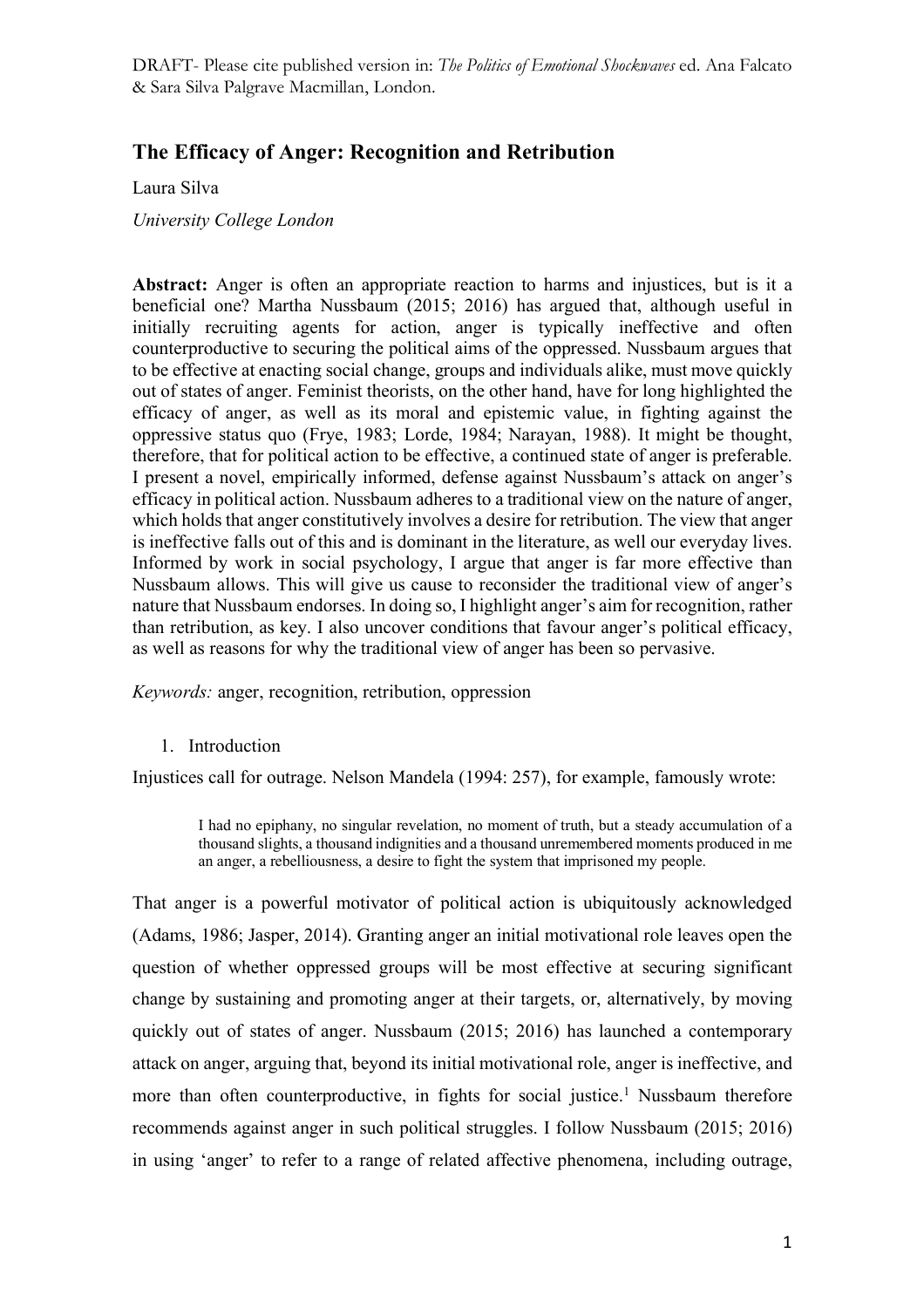indignation and resentment. By anger I will mean occurrent cases of phenomenologically salient negatively valanced states that involve evaluations, or appraisals, of a triggering situation as wrongful. Like many emotions, anger is thought to have both a cognitive component, that represents the world as being a certain way, and a conative component, that disposes agents for action (Deonna and Teroni, 2012; Cogley, 2014). Nussbaum's recent attack targets feminist philosophers, as well as many political activists, who hail anger as amongst, if not the most, politically important emotion (Frye, 1983; Narayan, 1988; hooks, 1995; Lorde, 1997; Lugones, 2003; Bell, 2005; Srinivasan, 2018). Lorde (1997: 280), for example, writes that "every woman has a well-stocked arsenal of anger potentially useful against those oppressions, personal and institutional, which brought that anger into being" Anger is thought to create and sustain a sense of moral obligation and justice that propels political progress (Jaspers, 2014).

In this chapter I develop an empirically informed critique of Nussbaum's position. We will see that empirical work provides support in favour of anger's political efficacy. I begin by outlining Nussbaum's commitments and highlighting two empirical claims amongst them (sec. 2). I then proceed to challenge these claims by bringing recent work in social psychology to bear on them (sec. 3). Doing so will call into question the ancient conception of anger that Nussbaum, and many contemporary philosophers, endorse (sec. 4). I end by offering a pluralist conception of anger that should be preferred (sec. 5). My alternative view makes desires for recognition central to anger, and allows the full efficacy of anger to emerge.

#### 2. Nussbaum on Anger

Nussbaum (2015; 2016) endorses an ancient construal of anger as constitutively involving a desire for retribution.<sup>2</sup> Aristotle characterizes anger as "a desire accompanied by pain for perceived revenge caused by a perceived slight" (*Rhet.* 1378a31-33).3 Anger ceases when the offender "pays back for the offense; for revenge stops anger" (*NE* 1126a21-22). The desire for the perpetrator's suffering is a conceptual part of anger on such a view, as anger is defined as a desire for returning pain (*DA* 403a31). This retributive view of anger is widespread in contemporary philosophy (see Pettigrove, 2012 and Ben-Ze'ev, 2000: 384), indeed Nussbaum (2015: 4) calls it the "traditional" view of anger. Nussbaum's thought is not that anger always involves a desire for violent revenge or to personally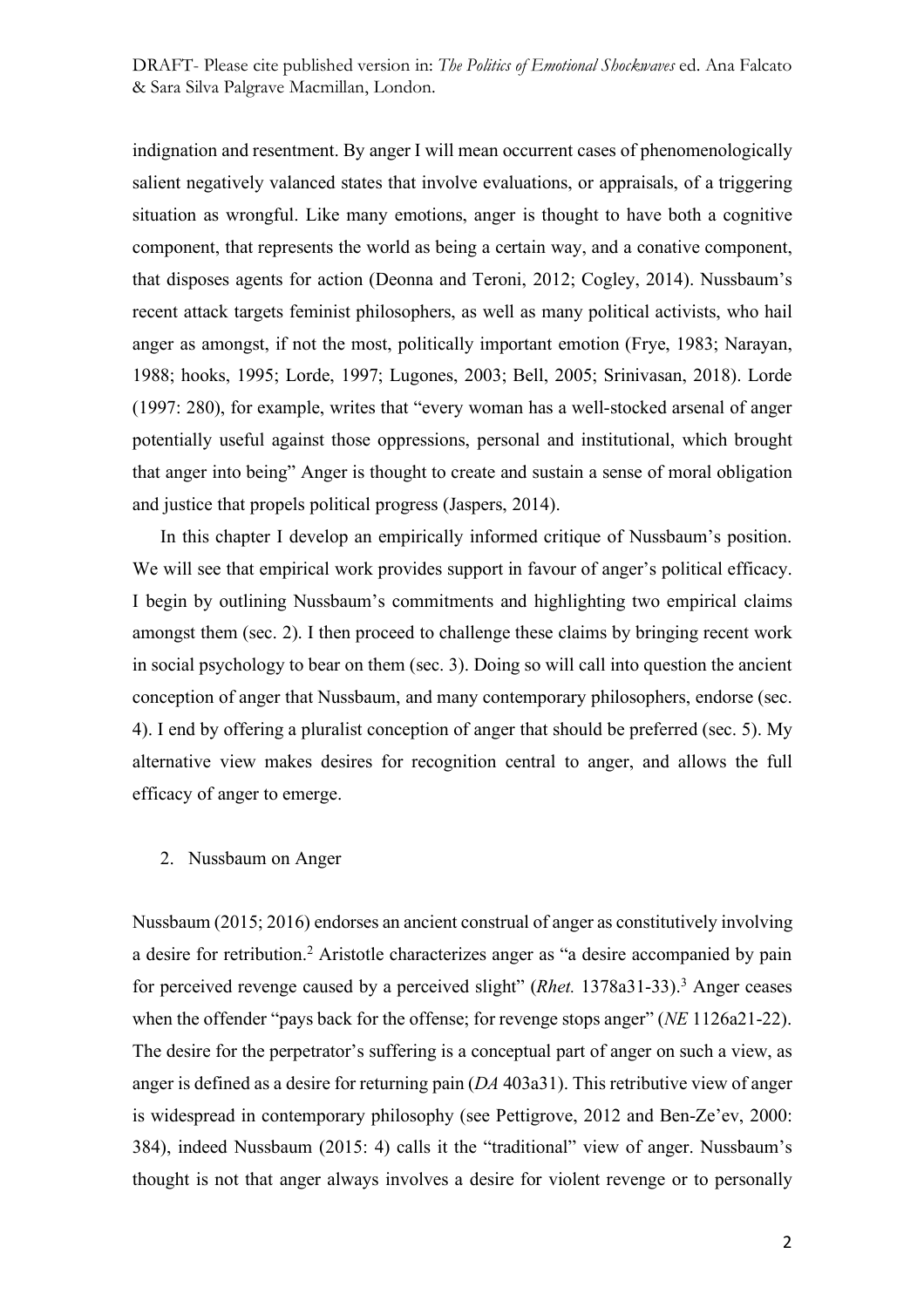harm the offender, rather, "anger involves, conceptually, a wish for things to go badly, somehow, for the offender in a way that is envisaged, somehow, however vaguely, as a payback for the offense" (Nussbaum, 2015: 46). For example, when angry at a friend's betrayal, one may wish for the traitor's life to go badly, yet not wish to have anything to do with making this the case.4 Nussbaum's view on anger involves the following nature claim:

*nature claim:* Anger constitutively involves a desire for payback or retribution.<sup>5</sup>

Given its nature, Nussbaum takes anger to be either irrational or immoral. It is irrational in the sense that inflicting pain upon a perpetrator when in anger will not literally undo the wrong one has suffered. An agent who believes the contrary is guilty of "magical thinking" and irrationality (2015: 47-48). The only way to avoid irrationality is to construe the payback as capable of restoring one's status following a slight. Anger is on such a reading concerned with status-ranking, where "a retaliatory strike back is thought to restore the balance of status" (2015: 48). The problem with status-focused anger, for Nussbaum (2015), is that it is immoral as it involves a "narcissistic error" (51), an obsessive focus on one's standing relative to others (45). There is, however, one domain in which Nussbaum (2015: 50) grants that slights do lower one's status, and that to be preoccupied with such status injuries is not immoral.

Discrimination, for example, on grounds of race or gender, is often conceived as an injury that really does consist in down-ranking, and there is truth to this, just in this special sense: discrimination involves a denial of a special status of equal dignity, and this status has intrinsic value.

But, she goes on to say that "the idea that denials of equal dignity can be rectified by bringing the injurer low is a false lure" (2015: 51). Nussbaum seems to think that anger is an inadequate way to promote positive social change for two reasons: inefficacy and immorality. On the latter she writes that "reversing positions through payback does not create equality. It just substitutes one inequality for another" (2015: 51). Here much more could be said. Surely lowering the rank of those in power need not involve the reversal of positions within a hierarchy, but merely equalizing them. It is unclear why such an aim would make the status-lowering strategy morally problematic. I will leave these issues to one side. My focus will be on the claim of inefficacy. Nussbaum argues that "non-anger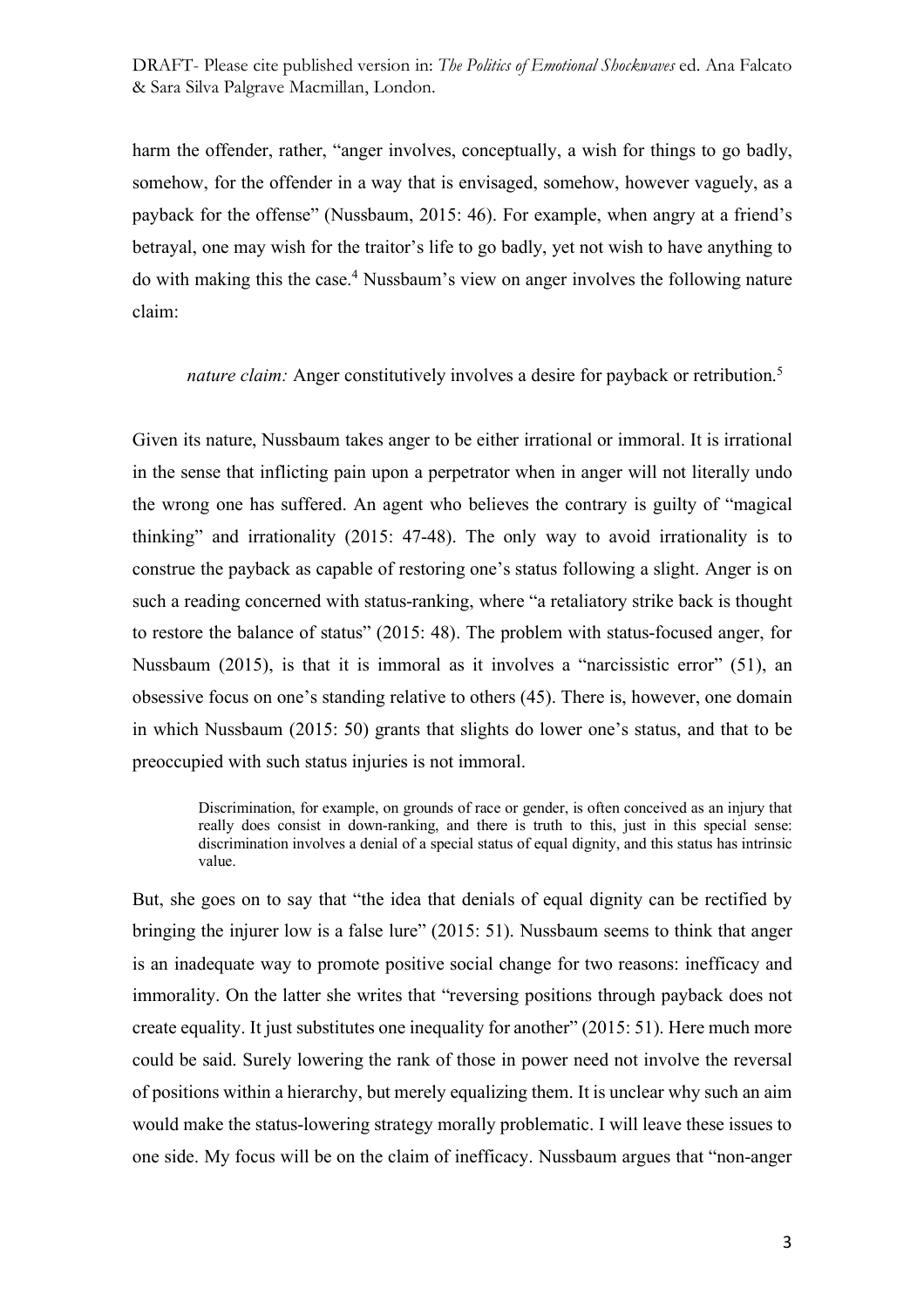and a generous disposition are far more useful" than anger to revolutionary justice (2016: 228). Nussbaum doesn't just make comparative claims regarding anger's efficacy however, she also argues, largely counterfactually, that leaders of successful social movements, such as Martin Luther King and Mandela, were effective precisely because they did not act on their anger.6 Nussbaum takes anger to be particularly ineffective in the fight for social justice. This claim can be summarized as follows:

*inefficacy claim:* Anger is typically ineffective at fighting social injustice.

This claim is by no means limited to Nussbaum (2015: 2016). Seneca (1928) famously paints anger as "the most hideous and frenzied of all emotions" which gives "no thought to itself if only it can hurt another" and is "eager for revenge though it may drag down the avenger along with it" (I.1). Casting anger as counterproductive has a long history (see Srinivasan, 2018), and is common in everyday life, where we are often advised to avoid anger on account of it being futile, and potentially counterproductive, in situations that trigger the emotion. <sup>7</sup> More recently, Pettigrove (2012) has argued that anger is particularly ineffective in struggles for social justice, and claims meekness is preferable. What are the specific reasons for holding the *inefficacy claim*? The answer becomes clear when we pay closer attention to the *nature claim*. First, as anger is constitutively aimed at payback, retributive rather than conciliatory actions are predicted of those in anger. Retributory actions are both morally problematic for Nussbaum, and risk being counterproductive (Nussbaum, 2016: 1). They are morally problematic, because they involve harming, or at least seeking to harm, their objects. They are counterproductive because in so doing, they may harm the angry agent themselves, often by triggering disengagement or retaliation in their targets, which leads to the further entrenchment of conflict (Nussbaum, 2015; 2016).

When enraged African-Americans flooded the streets of Chicago following Martin Luther King Jr.'s assassination in 1968 for example, 125 fires were set, 210 buildings were damaged and numerous stores were looted. In response to the riot, over 10,000 police and 5000 soldiers were brought in. Many African-Americans were killed, injured or incarcerated, the city of Chicago suffered a food shortage, and the areas destroyed by rioters were knocked down, many remaining to this day undeveloped. Racial segregation intensified in the aftermath of the riot (Risen, 2009). Besides committing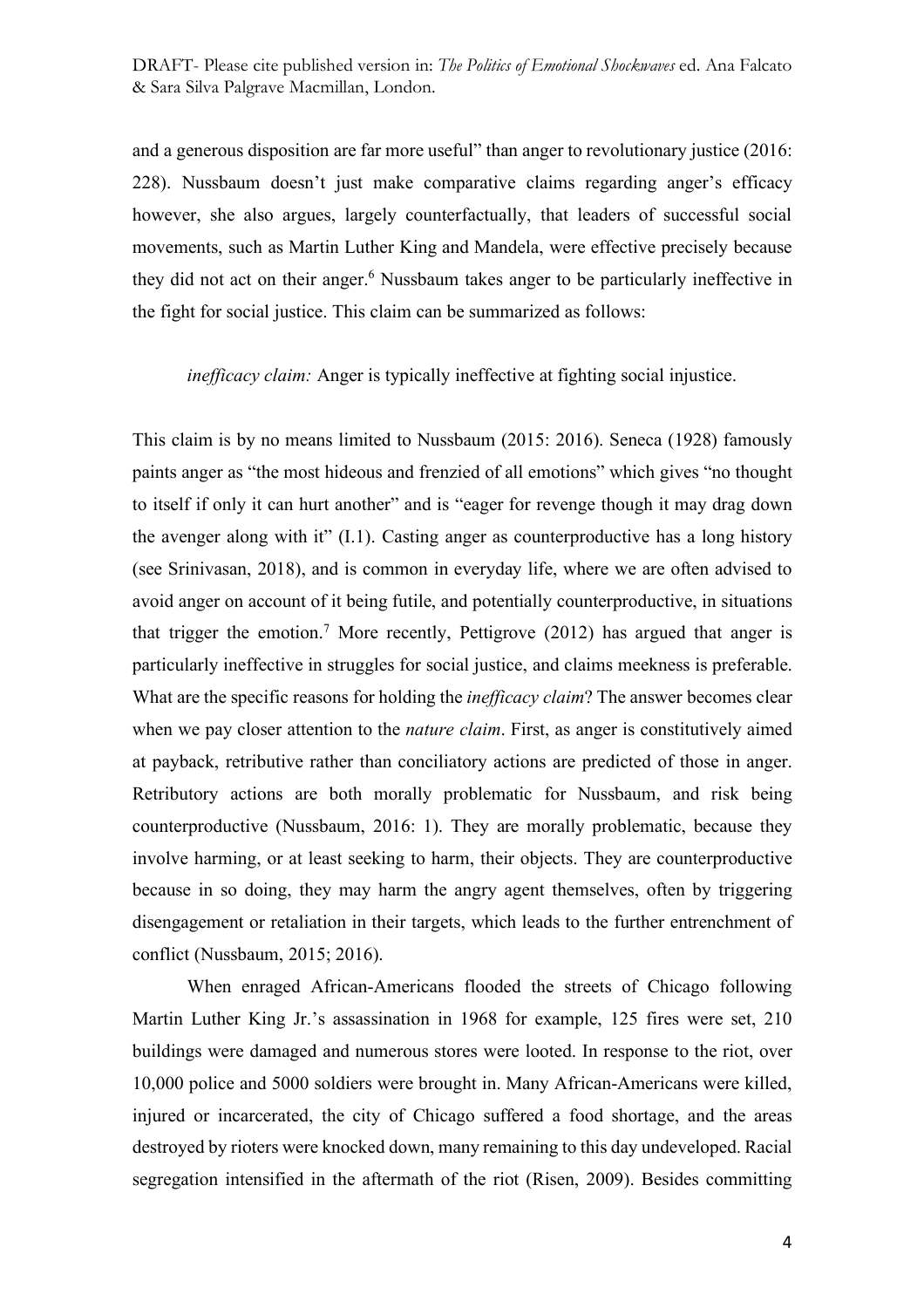harms against Chicagoans in general, these actions arguably left the city's African-American community itself worse off. This seems to lend support to Nussbaum's view that anger often makes things worse for the angry agent, as it is "incompatible with forward-looking pragmatism" (2016: 230–233).

There is, however, clear room to argue for the efficacy, and even justification, of destructive actions in fights for social justice. Indeed, the Chicago riots are thought to have played a crucial role in paving the way for important victories for the civil rights movement (Risen, 2009). The efficacy or ethics of aggressive revolutionary tactics is however not the focus of this chapter. In so far as Nussbaum envisions anger being effective, she sees it as morally condemnable for harming others (2015: 51). Nussbaum would therefore not deny that anger can be effective, but rather deny that anger can be effective while remaining morally unproblematic. Anger's efficacy therefore seems inexorably tied to its immorality on her account. This is the narrower claim of inefficacy I will be concerned with. There are two, in my eyes both fruitful, main strategies against this stance: to argue for the morality of some retributive actions, or to argue that anger's ties to retribution are far weaker than Nussbaum allows. I pursue the latter strategy here. We will see that effective, morally unproblematic, anger is far more robust than Nussbaum's account allows.

The first reason for holding the *inefficacy claim* then is that in aiming for retribution, angry subjects act destructively, which we might think is unlikely to improve the angry party's standing, and can indeed worsen their situation by antagonizing the targets of anger and provoking retaliation. Independently of the specific actions taken, commitment to the *nature claim* gives reason to think that mere displays, or communications, of anger risk setting back goals for positive social change. This highlights a second, related, reason anger is taken to be ineffective in struggles for revolutionary justice: that communicating anger, for those committed to the *nature claim*, involves communicating the desire for retribution, and this is likely to inspire animosity in the targeted group. Nussbaum (2016) says that anger "breed(s) mistrust" (233) and increases "anxiety and self-defensiveness" in its targets (230). Similarly, Pettigrove (2012) writes that anger communication is typically counterproductive due to "triggering a defensive response" in its targets that prevents them from appreciating the causes of anger (367). In a best-case scenario, the communication of anger is unlikely to breed openness to cooperation in its targets. In a worst-case scenario anger risks perpetuating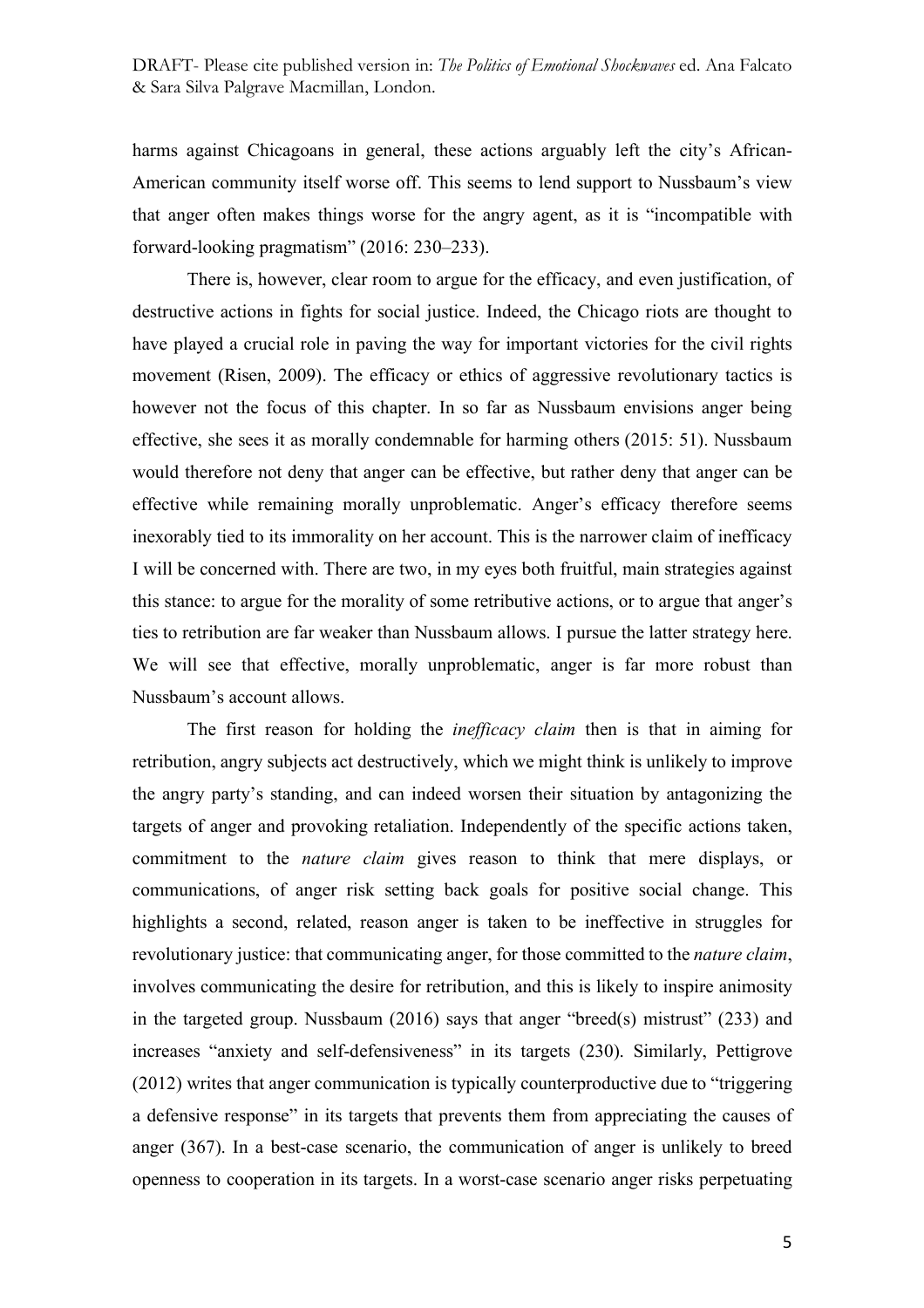an "endless cycle of blood vengeance" by escalating conflicts (Nussbaum, 2016: 1). There might be other reasons for endorsing the *inefficacy claim*, but I will focus on the two just outlined. The first is a reason that pertains primarily to the actions of those in anger, while the second is a reason that pertains to the responses of the targets of anger. The two reasons can be summarized as follows:

In-group Reason: Anger motivates retributive actions on the part of those angry. Out-group Reason: Anger antagonizes those at whom it is directed.

Each reason is in effect an empirical claim against which recent experimental work can be brought to bear. Before I turn to doing so, I would like to note the one exception Nussbaum (2015; 2016) makes, the one case in which she takes anger to be an effective and moral way of promoting social change: cases of what she calls "transition-anger". Nussbaum characterizes transition-anger as anger that is not retributive, and which focuses on "brotherhood", "justice", "reconciliation and shared effort" instead, typically motivating constructive actions (2015: 53-54). This is the type of anger Nussbaum takes Martin Luther King to experience and express in his speeches (54). Nussbaum isn't clear on whether transition-anger is a distinct species of anger on her view: "is Transition-Anger a species of anger? I really don't care how we answer this question" (2015: 54), what is clear is that she takes it to be a "borderline case" that is "rare and exceptional" and only present in individuals with superior "self-discipline" (54). In sum, Nussbaum's view on anger takes it to be typically ineffective in struggles for social justice. The only room made for the permissible efficacy of an emotion akin to anger, is the special case of transition-anger that is exceedingly rare and hard to cultivate.

To the question 'should the oppressed avoid anger?' Nussbaum responds in the affirmative.8 Nussbaum's targets are feminist philosophers who have issued powerful responses to the above question in the negative (Frye, 1983; Narayan, 1988; hooks, 1995; Lorde, 1997; Lugones, 2003; Bell, 2005; Srinivasan, 2018). The oppressed should not avoid anger, on their view, for a number of reasons. These include anger's psychological, epistemic, as well as practical, utility in resisting oppression.<sup>9</sup> Here I am concerned with the practical. Feminist philosophers are opposed to the *inefficacy claim*, as they take anger to be crucial in motivating politically beneficial action. Lorde (1997: 280) claims that anger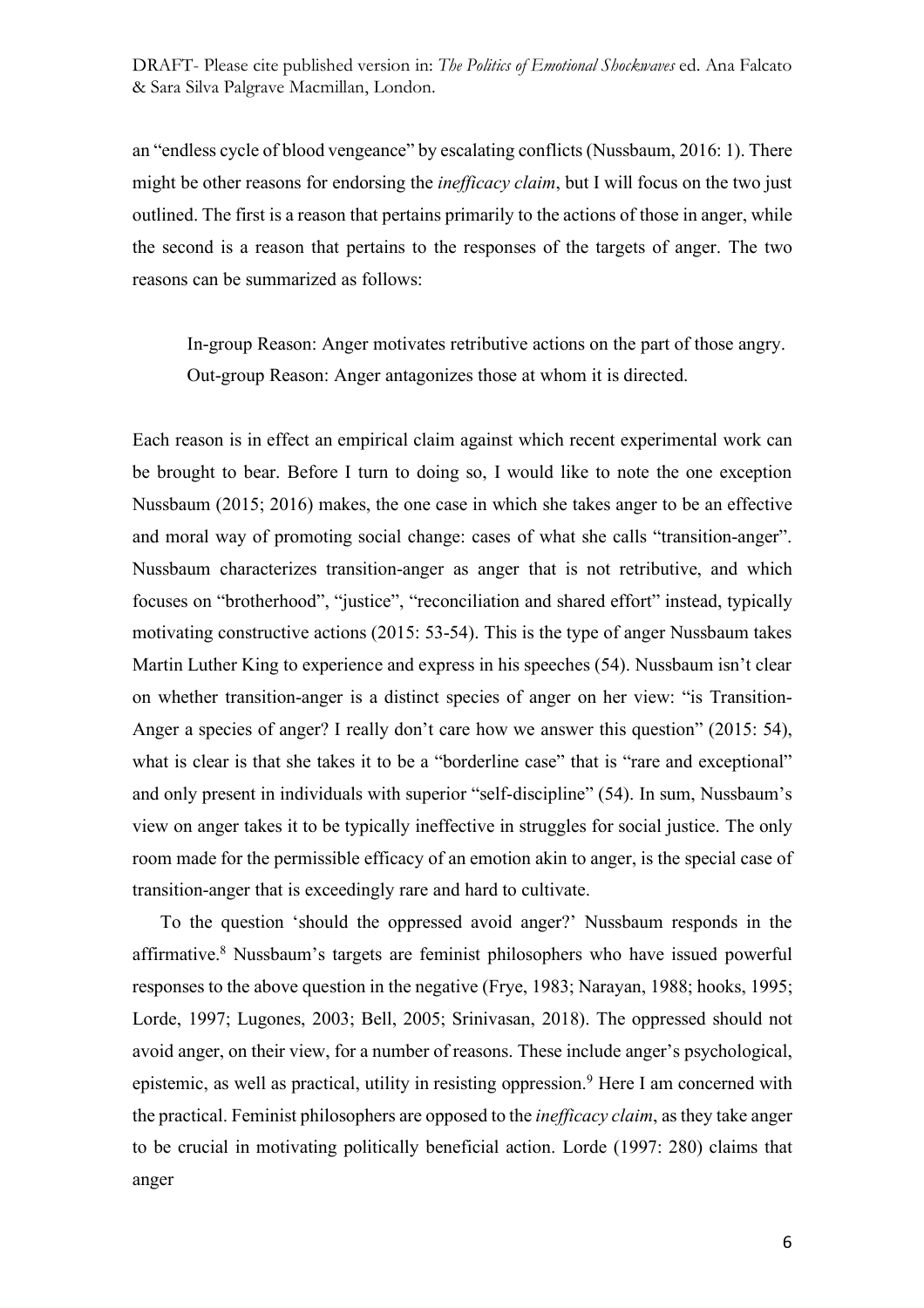can become a powerful source of energy serving progress and change. And when I speak of change, I do not mean a simple switch of positions or a temporary lessening of tensions, nor the ability to smile or feel good. I am speaking of a basic and radical alteration in those assumptions underlining our lives.

Those who have argued for the political value of anger have rarely engaged in a head on denial of the *inefficacy claim* however.<sup>10</sup> This is likely in part because such a task is largely an empirical one (see Lepoutre 2018: 3; Srinivasan 2018: 127). By attending to relevant empirical work, my challenge to the *inefficacy claim* takes steps towards filling this gap in support of those who have hailed anger as paramount for political change.

3. The Efficacy of Anger

We saw that there are two reasons in support of the *inefficacy claim*. The In-group Reason and the Out-group Reason, both of which are in fact empirical claims that generate empirical predictions. The former predicts retributive behaviour of angry subjects, while the latter predicts targets of anger to respond defensively, and often retaliate, against those who display anger towards them. A look at relevant empirical work will give us cause to question both reasons for the *inefficacy claim*. I deal with them in turn.

### 3.1 The In-group Reason

Anger is seen as a crucial motivator of collective political action (Spring et al., 2018). The field of collective action research takes there to be two main pathways by which collective action is motivated: the anger pathway, and the instrumental reasoning pathway (van Zomeren et al., 2012; Wlodarczyk et al., 2017). The anger pathway involves the experience of group anger being triggered by a situation of unfair in-group disadvantage, while the instrumental reasoning pathway involves reasoning about how effective one's group will be at changing the unjust situation.<sup>11</sup> The anger pathway is driven by appraising situations as unfair, while the instrumental reasoning pathway is driven by evaluating the amount of social support for action one expects. The latter involves reasoning about how successful the group is likely to be at ensuring change through collective action (van Zomeren et al.,  $2012$ ).<sup>12</sup>

Given the In-group Reason for holding the *inefficacy claim*, a supporter of this claim would plausibly expect the actions typical of each of these pathways to differ.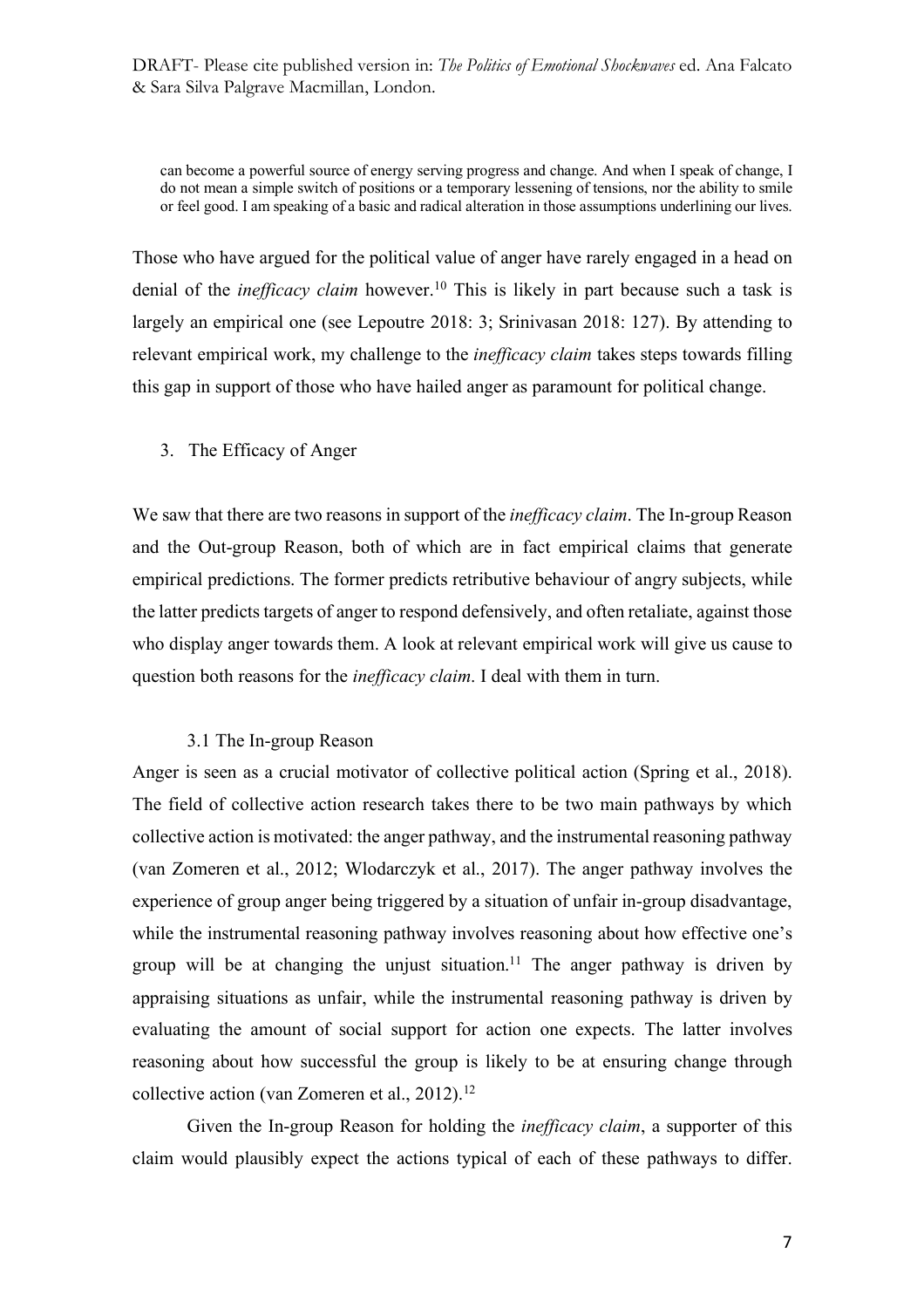Nussbaum would likely expect the instrumental reasoning pathway of collective action alone to motivate morally unproblematic actions in the pursuit of justice. Retributive collective actions, on the other hand, would be expected of the anger pathway. Experimental work on collective action seriously challenges these predictions however.

In a key study, German university students were surveyed regarding a real-life situation where the state had mandated an increase in tuition fees. Students were asked to indicate how likely they would be to participate in different actions against the tuition rise. The action options were grouped into three types; a) 'constructive actions' such as flyer dissemination, petition signing and demonstrations, b) 'destructive actions' such as arson attacks on university buildings or private property and c) 'intermediate type' actions that disturb events where tuition-rise advocates appear, such as blocking university buildings or public roads (Tausch et al., 2011). Adherents of the *inefficacy claim* would plausibly predict the anger pathway to mainly motivate actions of type b), destructive actions, perhaps as well as intermediate type c) actions, while predicting instrumental reasoning to be the main pathway for motivating actions of type a), constructive actions. On the contrary, however, both anger and instrumental reasoning were found to be positively related to engaging in type a) actions, i.e. constructive actions. Indeed, anger was found to be inversely correlated to destructive actions, being *most strongly* correlated with constructive actions. Crucially, anger was not found to significantly motivate actions that involved enacting payback in any straightforward sense (destructive or intermediate types of actions), as anger motivated actions to change the tuition fee policy, rather than harm those who implemented it.

Similar results were found outside of laboratory settings in studies involving Muslim Indian minority communities in conflict with the Hindu majority (van Zomeren et al., 2004; Tausch et al., 2011). The Muslim community is one of the most disadvantaged communities in the country in terms of education, income, employment and political representation (Basant 2007). The self-reported levels of anger amongst the Muslim community in the riot-prone city of Aligarh, were found to be unrelated to any support for violent actions against the dominant majority. This suggests that the results of the study conducted on students may extend to real world situations of historical conflict. Other studies have found anger in situations of group conflict, such as Israel-Palestine, to promote both destructive actions, as well as constructive actions, against the out-group (Halperin 2008). This evidence still speaks against the first reason for holding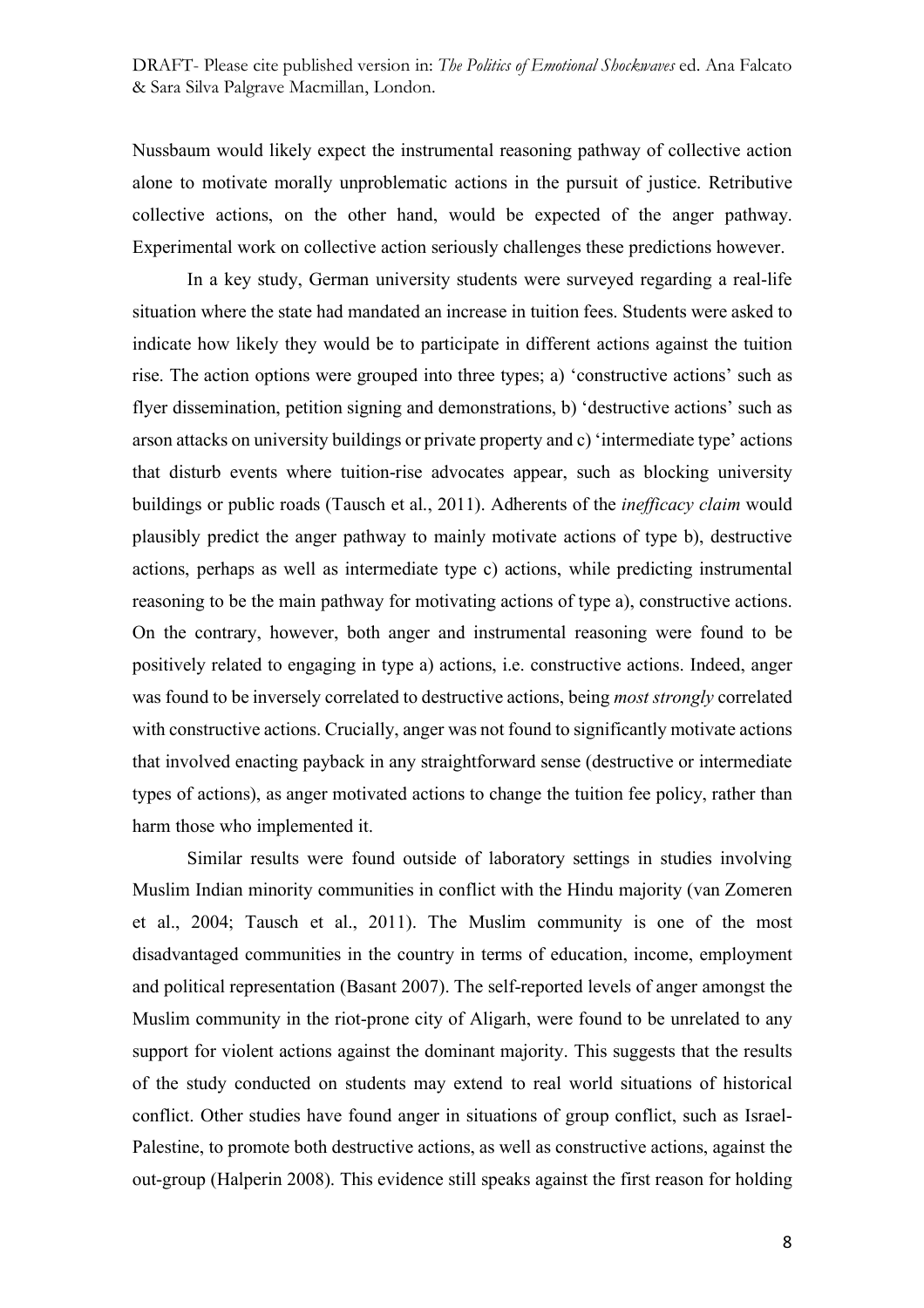the inefficacy claim, as anger is not shown to motivate destructive actions over constructive ones.

Some have cited studies that show anger to motivate punitive and aggressive actions (see Pettigrove 2012 for example). Nussbaum and supporters of her view would likely try to explain away the constructive effects of anger I just surveyed as exceptions to this trend. A few points on this. First, the experimental evidence relied upon to support the *inefficacy claim* is almost exclusively from studies done on individuals or in interpersonal settings (Pettigrove 2012: 362; Spring et al., 2018), therefore we should be skeptical of how they translate to the inter-group, and often systemic, dynamics we are concerned with. Furthermore, below we will see that there is ample evidence of anger being constructive in interpersonal settings as well, which those arguing against anger's efficacy have long neglected. Most importantly however, I have not denied that anger can trigger destructive actions, the point is that constructive anger-triggered actions might be far more common than those who condemn anger grant, and indeed constructive effects might be just as typical, or even paradigmatic, of anger.

How do we account for the variance in anger's motivational tendencies? This is the question that guides much empirical work. The experimental work suggests that key factors *moderate* the effects of anger. In psychology, moderators are crucial to determining when certain effects hold. Moderators are typically contextual variables that influence which effects are observed. Contextual moderators are likely crucial to determining when anger will motivate constructive or destructive actions. The Tausch et al. (2011) study for example, found destructive type b) actions to be favored when the group had low confidence in their ability to change their predicament. This suggests that taking a situation to be unchangeable may be a key factor in motivating destructive behavior. Indeed, there is wide ranging evidence that punitive actions are favoured in situations where change is unlikely. This is often because the out-group is unresponsive to attempts to change the situation (Bandura, 2000). Indeed, some have called this the 'nothing to lose' phenomenon (Scheepers et al., 2006) as the low status group has little to lose in responding to injustice aggressively, seeing as their situation is unlikely to change by any other means. The perceived changeability of the out-group in relation to an anger triggering situation, then, seems to be a key moderator of anger behaviour. This suggests that whether the In-group Reason holds or not is heavily dependent on how changeable, or receptive to change, the outgroup is perceived to be.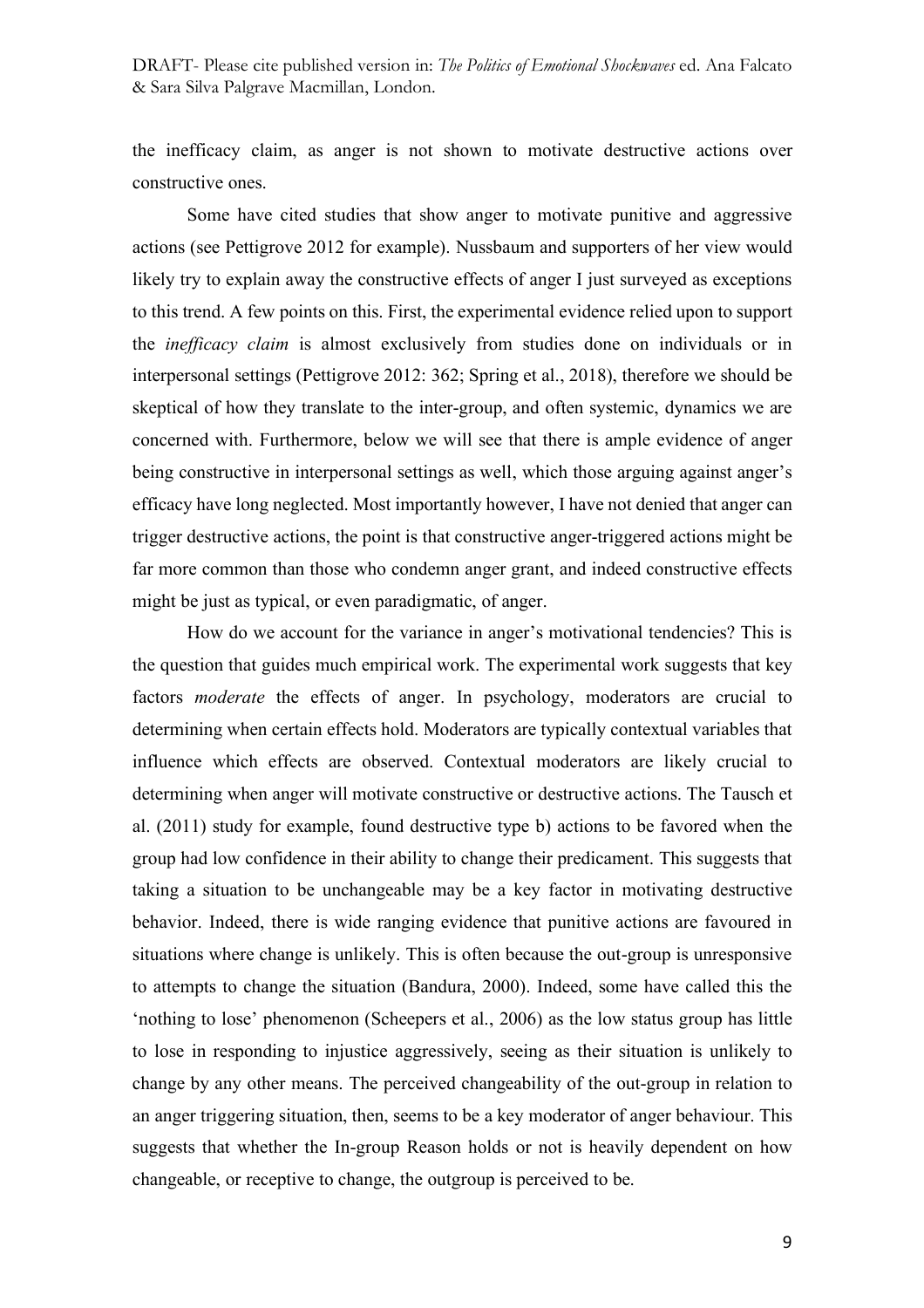In sum, we have seen the In-group Reason for holding the *inefficacy claim* to be challenged by recent empirical work. Contrary to the prediction that anger motivates destructive, or retributive, collective actions, a range of studies in the field of collective action have failed to establish a significant relation between anger and the motivation of such actions. Indeed, in complete opposition to this prediction, anger was observed to significantly motivate constructive actions instead. Even when anger was observed to correlate with destructive actions, it was also observed to correlate significantly with constructive actions. The key notion of moderators has been introduced, and I have highlighted a moderator that is likely to play a central role in determining when anger motivates constructive actions.

## 3.2 The Out-group Reason

Proponents of the *inefficacy claim* take the communication of anger to be ineffective in struggles for social justice largely because communications of anger will only serve to antagonize the dominant group. An antagonized group is one that is likely to retaliate against one's in-group, or at least avoid this group, and will therefore be unwilling to work towards rectifying injustice. Psychological research on intergroup conflict provides mounting evidence against this, however, as communications of anger have been shown to correlate with increased support for constructive and conciliatory action tendencies on behalf of dominant groups.

One experiment, for example, probed the effect of anger communication on the responses of Americans to Syrian-American relations. In the experiment, Americans watched a short video clip about Syrian-American relations after reading a brief text. In the 'anger condition', the text described how a key Syrian leader gave an enraged speech that was aggressive towards the US. In a 'hope condition', the text described the leader's hopeful view on the resolution of the conflict. And finally, in the neutral condition, nonemotional factual information was relayed in the text about the Syrian leader's speech. American subjects were then asked to register their support for conciliatory policies, such as continuing exports of food and medicine to Syria, and accepting Syria's request for the US to fund humanitarian projects in Syria (Tagar et al., 2011).

The Out-group Reason for holding the *inefficacy claim* would plausibly predict Americans to become antagonized by, and respond retributively to, displays and communications of anger. Nussbaum's view would, therefore, predict support for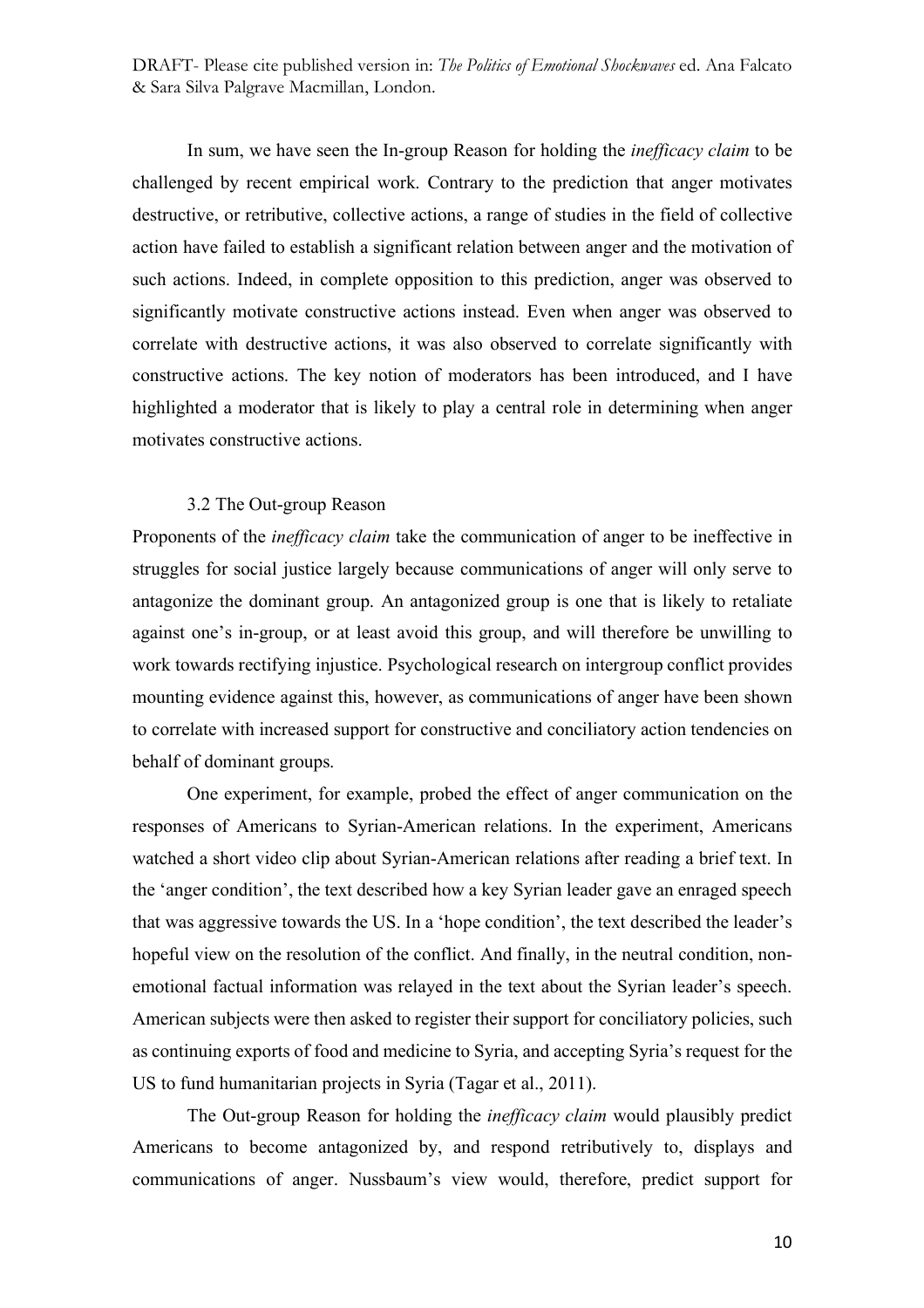conciliatory policies to be lowest in the anger condition. The view would plausibly expect increased support for conciliatory policies in the neutral control condition because participants would be able to think clearly about the conflict at hand, and not be negatively biased by anger. The view would additionally either expect similarly increased support for conciliatory policies in the hope condition as well, or it would predict support for conciliatory policies to be highest in the hope condition, as a positive outlook is being conveyed.

Contrary to these predictions, the study found support for conciliatory policies to be highest in the anger condition. Support for conciliatory policies was not only higher in the anger condition compared to the control condition, but the anger condition even saw significantly higher levels of support for conciliatory policies than were observed in the hope condition. This starkly opposes the predictions we would expect of the *inefficacy claim*, and suggests that anger communication has an important role to play in inter-group conflict resolution. Mounting evidence supports the main finding of this study, as anger communication has been observed to increase dominant group support for conciliatory policies in the context of the Israel-Palestine conflict, US race-relations (Shuman et al., 2018), and cases of xenophobia (de Vos et al., 2013). The Out-group Reason for holding the *inefficacy claim* is therefore challenged by evidence that the communication of anger from a disadvantaged group often actually increases dominant group support for conciliatory policies.

In one of the above-mentioned studies, focused on xenophobia, researchers investigated how the communication of anger plays such beneficial roles in inter-group conflict. One might think that perhaps it is fear of the enraged group that causes the increase in support for conciliatory policies on behalf of the dominant group. Indeed, Nussbaum notes that in so far as anger can act as an effective deterrent to keep others from infringing upon one's rights, it does so by inspiring fear which is "not likely to lead to a future of stability or peace" (2015: 55). Contrary to this, however, increased levels of empathy were observed in the dominant group following anger communication from an oppressed group (de Vos et al., 2013). Indeed, empathy for the oppressed group was actually *highest* in the anger communication condition. This suggests that anger communication is a potentially optimal way of recruiting the empathy of dominant group members that are the target of anger, and that this in turn mediates their increase in support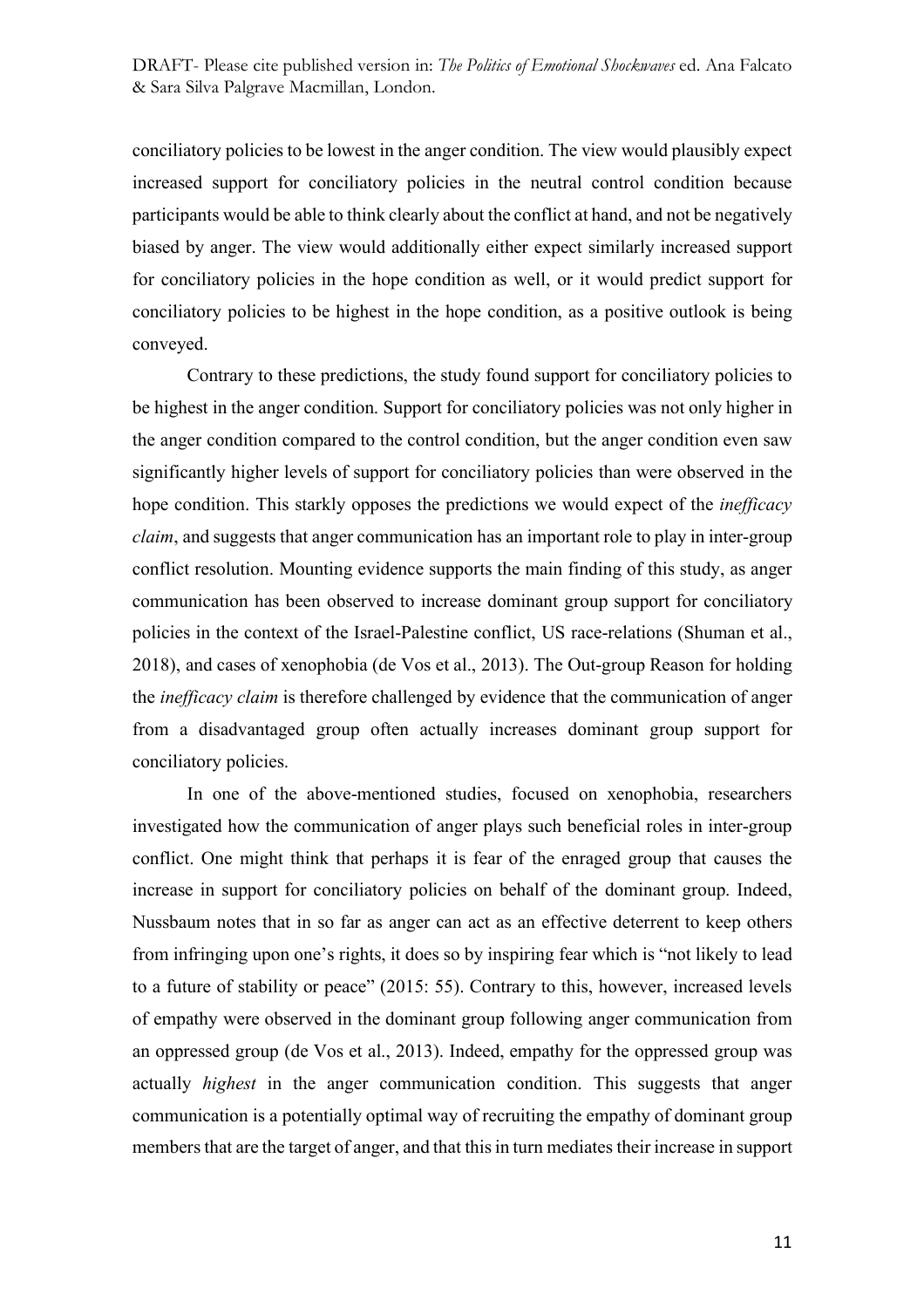for conciliatory policies.<sup>13</sup> This suggests that empathy for, rather than fear of, the oppressed group may be causing the positive effects of anger observed in other studies.

In a follow-up study, de Vos et al. (2016) found the appropriateness of the anger to moderate its positive effects. In other words, anger communication increased empathy in the dominant group when the dominant group saw the oppressed group's anger as a justified response to the situation at hand. This highlights a key moderator that helps determine when anger communication is likely to cause the out-group to respond empathetically and support constructive policies.

In sum, we first saw that empirical work supports a vital role for anger in motivating constructive collective action. In addition to this, studies also showed the communication of anger on behalf of those oppressed to trigger dominant group support for constructive and conciliatory actions. Both reasons for holding the *inefficacy claim* are therefore challenged by recent empirical work.

Against any charge of having cherry picked the experimental work I rely upon, it is crucial to note that the trend in the experimental literatures I invoke have long departed from debates over whether anger is constructive or not in collective action and inter-group disputes. Instead, they focus on trying to uncover key moderators that determine *when* anger is destructive or constructive, so as to better understand and aid conflicts. The underlying commitment to anger's motivational pluripotency is clear and widespread (Spring et al., 2018). This should be reflected in contemporary philosophical treatments of anger, and the relevance of particular moderators attended to. The above considerations suggest that we should drop the *inefficacy claim*, at least regarding anger's role in intergroup conflict resolution. If we do so, what does this mean for the *nature claim*? I turn to this question now.

## 4. Anger's Objects

The question that arises once we take Nussbaum's *inefficacy claim* to be misguided, or, at the very least, overly simplistic, is whether we should do away with the traditional retributive view of anger's nature altogether. We seem to have two choices here. Either we stick with the traditional *nature claim*, and take anger's oft constructive role in fighting for justice to be an exception to anger's typically retributive nature, in which case an explanation must be given for why anger behaves uncharacteristically in the social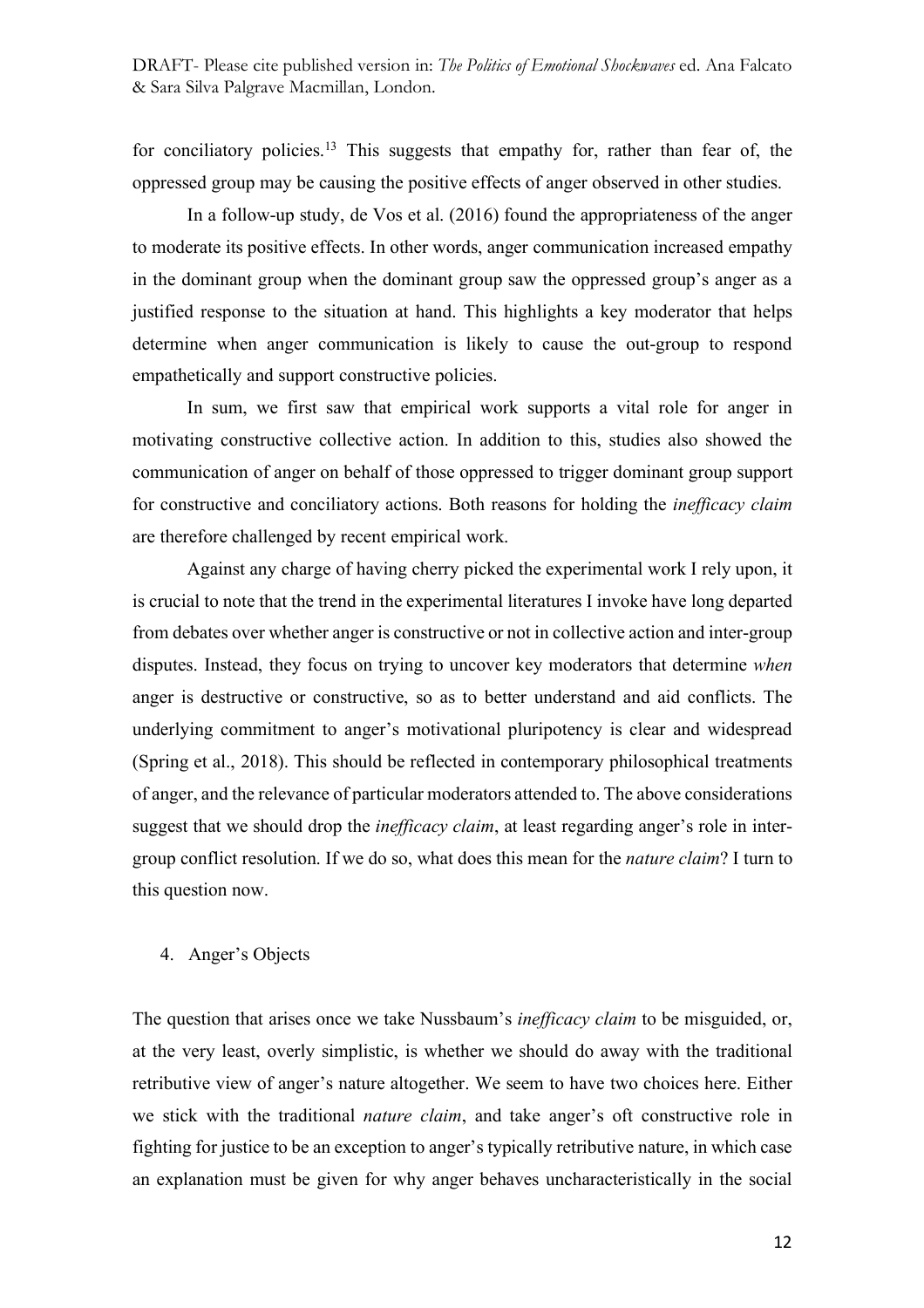justice case; or, we take anger's constructive role in social justice to be evidence of something important about anger's nature. What exactly this might be must be cashed out, but any account of this sort will involve a rejection, or at the very least a modification, of the *nature claim*. I argue that we should pursue an option of the second, rather than the first, type. After this, I sketch a positive proposal of the second type.

One option open to anyone wishing to secure a fundamental role for anger in the fight against social injustice, is to do so by distancing anger in these cases from cases of everyday anger. Doing so involves casting anger's constructive role in fighting social injustice as a special, or deviant, case that departs from anger's nature. Interpersonal anger, i.e. anger felt for one person by another, is taken to be the paradigmatic case of everyday anger, where one's reasons for anger relate to interpersonal betrayals or harms. In line with the *nature claim*, everyday interpersonal anger is, on Nussbaum's (2015; 2016) view, ineffective at bringing about interpersonal resolutions as well. By constitutively involving an aim for payback, everyday interpersonal anger may prompt retributive behavior that escalates the dispute, proving counterproductive for the angry party. Everyday anger typically has an individual to blame and enact payback over. Anger in the case of social injustice, however, might be less destructive because payback cannot be exacted against a particular person easily. This is, perhaps, because there is often no adequate individual to blame in those scenarios where anger is felt towards groups, institutions or systems, and hence payback is perhaps a less immediate concern than real change.14

Rosen (in progress) and Swaine (1996) have made independent cases for the constructive role of anger in struggles for social justice that hinge on anger being, in these cases, atypical for its lack of a clear agent(s) to blame. That is, as the object of anger is not typically an individual in such cases, payback cannot be straightforwardly exacted. Such a view maintains a commitment to the *nature claim*, as anger is still by nature punitive. Cases of constructive everyday anger are seen as outliers, and the constructive role granted of anger in promoting social justice is taken to hinge on a sort of fluke in the natural functioning of anger; that anger is not able to live out its natural function of procuring payback or retribution.

An immediate problem with such a view is that it endorses an implausibly dire picture of everyday anger. The view takes a version of the *inefficacy claim* to apply to paradigmatic cases of anger, whereby anger is ineffective and often counterproductive at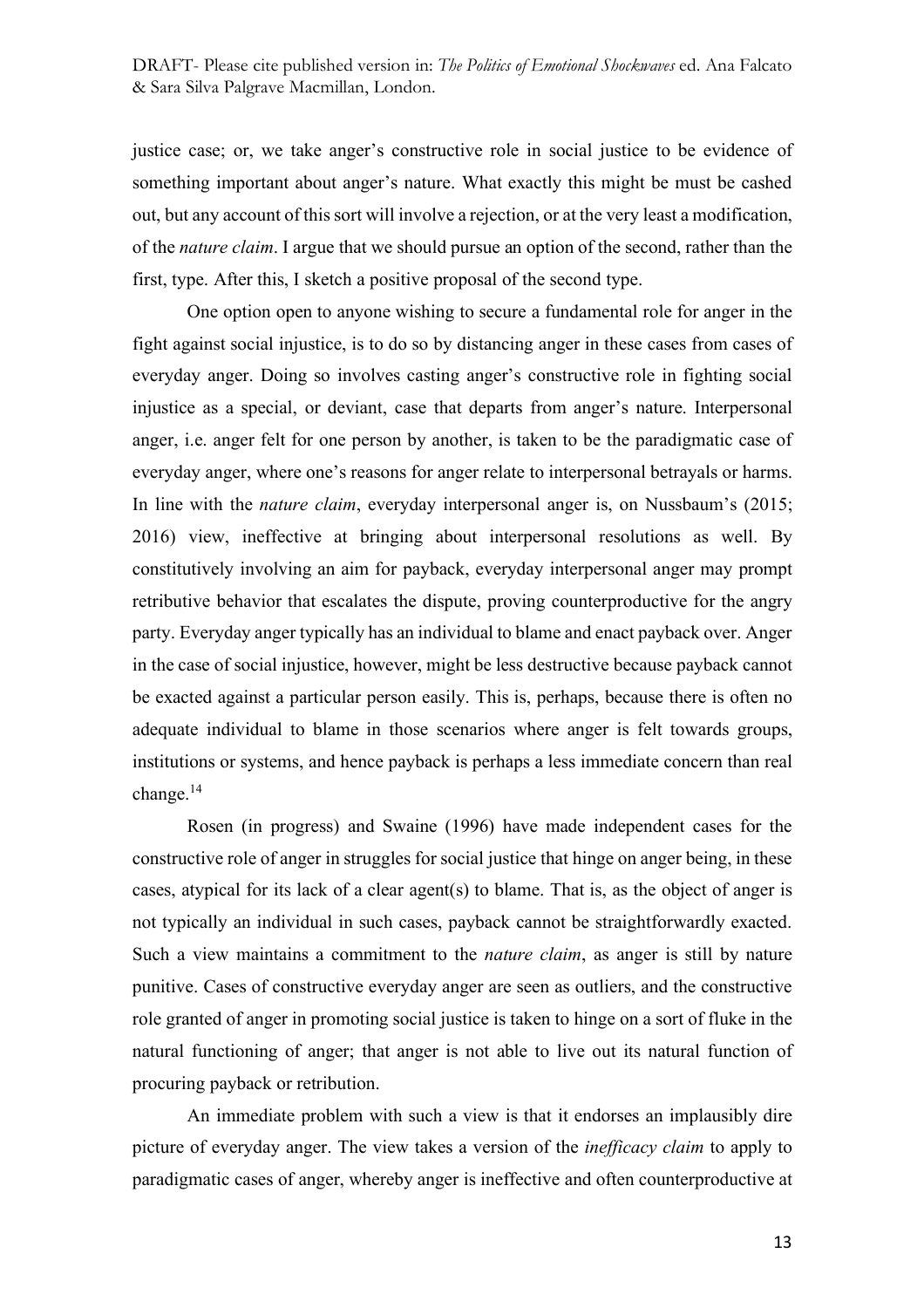resolving interpersonal conflict for reasons analogous to the In-group and Out-group reasons in the case of social justice. This doesn't sit well with empirical evidence, as experimental work challenges the predictions that interpersonal anger typically motivates destructive behaviour, or that it tends to antagonize its recipient. Briefly, with regards to the types of action interpersonal anger motivates, a canonical study by Averill (1983) found a higher percentage of non-aggressive than aggressive action tendencies in people experiencing anger. Although there is robust evidence that, on economic distribution paradigms, angered individuals on average respond more punitively to unfair economic distributions than to fair economic distributions, recent work has observed that angered individuals still choose behaviours that are economically cooperative in response to unfair economic distributions (Klimecki et al., 2018). This suggests that anger may not typically motivate retributive actions towards the individuals it is directed at. Which actions anger motivates is likely to be more a question of context than object. Indeed, much like the social justice case, the ability of the target of anger to change may be key to determining whether interpersonal anger motivates constructive behaviour or payback oriented behaviour. A study on adolescent responses to bullying for example, found implicit beliefs about bullies to predict desires for revenge (Yeager et al., 2011). Greater desire for revenge was observed in participants who believed that the bully had fixed character traits. The reverse was found for participants that believed that the bully's character was changeable. By highlighting the changeability of the target of anger as a moderator affecting desires for revenge, the interpersonal case seems to bear striking similarities to the social justice case.

Similarly, as opposed to antagonizing the object of anger and promoting retaliatory behavior on their behalf, the communication of anger has been observed to trigger increased social support in close relationships (Yoo et al., 2011), as well as increase personal gains in interpersonal financial negotiations (Van Kleef and Côté, 2007). The latter study pinpointed the appropriateness of anger as a key determinant of anger's beneficial effects in interpersonal negotiations. The constructive effects of anger were highest when the anger was seen as justified, as the offender compensated the low status party in these cases. This points to the crucial role of the appropriateness of anger in moderating whether the anger is well received or not. This again suggests that interpersonal anger is far closer to anger in the social justice case; as appropriateness similarly acts as a moderator over anger's beneficial effects.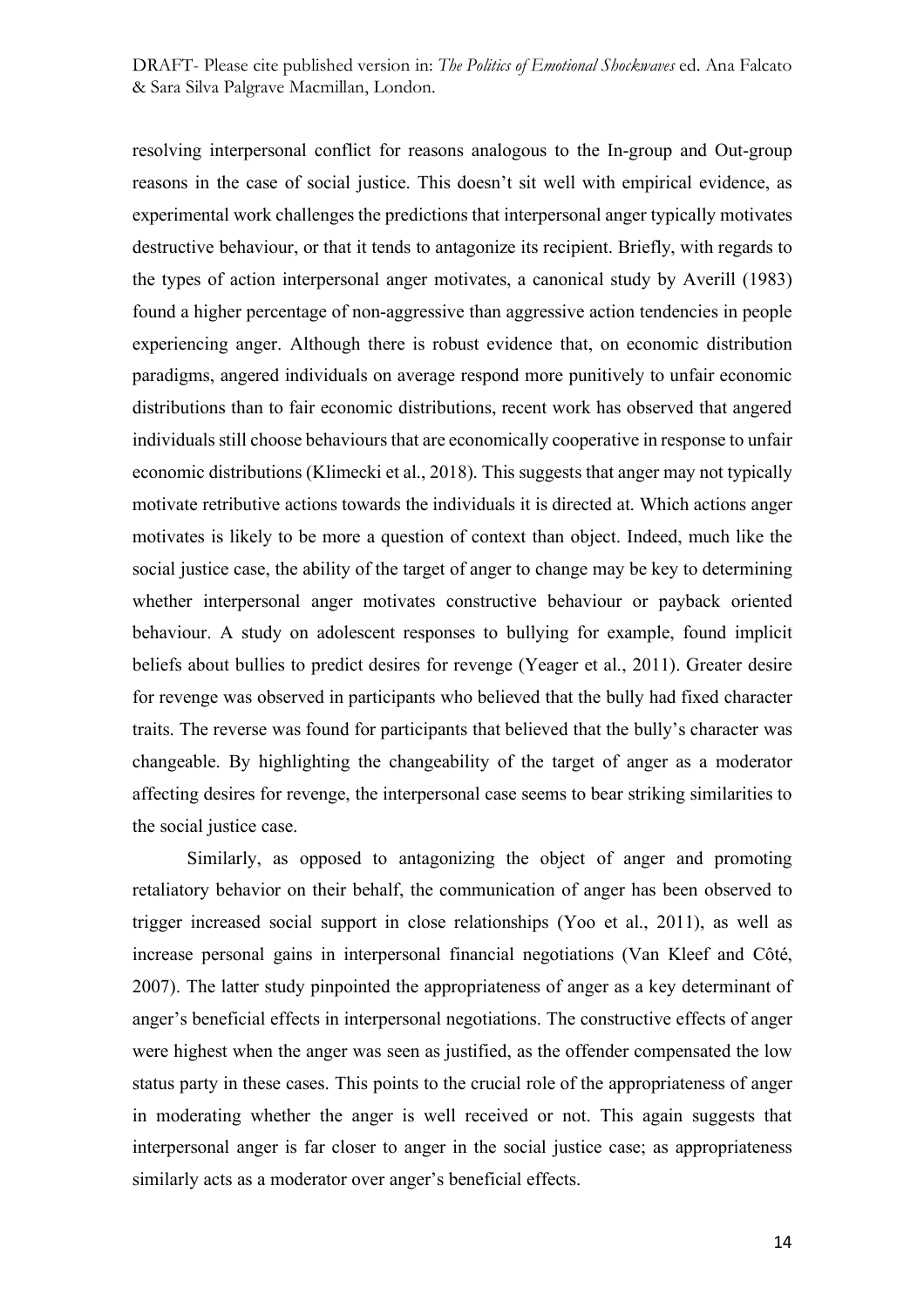We are left with little reason to think that anger in interpersonal contexts is more retributive than anger in social injustice cases. The studies above suggest interpersonal anger plays robust beneficial roles and that anger's effects are moderated by analogous factors seen to be key in the social justice case: the appropriateness of anger and the changeability of the object of anger. Given that interpersonal anger is the paradigmatic case of having a clear target object to blame and enact retribution over, the constructive role of anger in these cases suggests that the constructive effects observed of anger in cases of social injustice does not hinge on lacking straightforward targets. In light of this, the move to sideline social justice cases of anger as atypical seems unpromising, and therefore commitment to the *nature claim* is hard to maintain.

## 5. Anger's Desires

I argue for an alternative view; one that secures anger a constructive role in the fight against social injustice, in line with, rather than despite, its nature. This will be a sketch, but one that I think more promissing than the other options on the table. We have seen that we have much reason to reject a traditional view, such as Nussbaum's (2015; 2016), that takes anger to be constitutively tied to payback or retribution. We therefore have reason to rethink the *nature claim*. I take the empirical work discussed so far to suggest that the *nature claim* is unlikely to be true of anger. Specifically, I take it to fit well with a view whereby two distinct desires are central to anger: a desire for retribution and a desire for recognition. I take there to be certain moderators that are key to determining which desire is at play in a given case of anger.

Although the empirical work above can only provide indirect and suggestive evidence for which desires are at play in anger, the phenomenology of anger favours the existence of two distinct desires. Imagine your friend Mark manages somehow to steal your inheritance. You would surely want to make him suffer for committing this wrong against you. You may make him suffer by cutting him out of your social circle, suing him, defaming his character, or threatening him with physical violence. Your anger would be aimed at Mark's punishment. Let's suppose now that you fail to act on your anger. This could occur for a range of reasons, perhaps there was high social pressure not to act, or perhaps you merely lacked the opportunity. The desire to make Mark suffer is still central to your anger in such cases. Indeed, you are likely to hope for things to go badly

15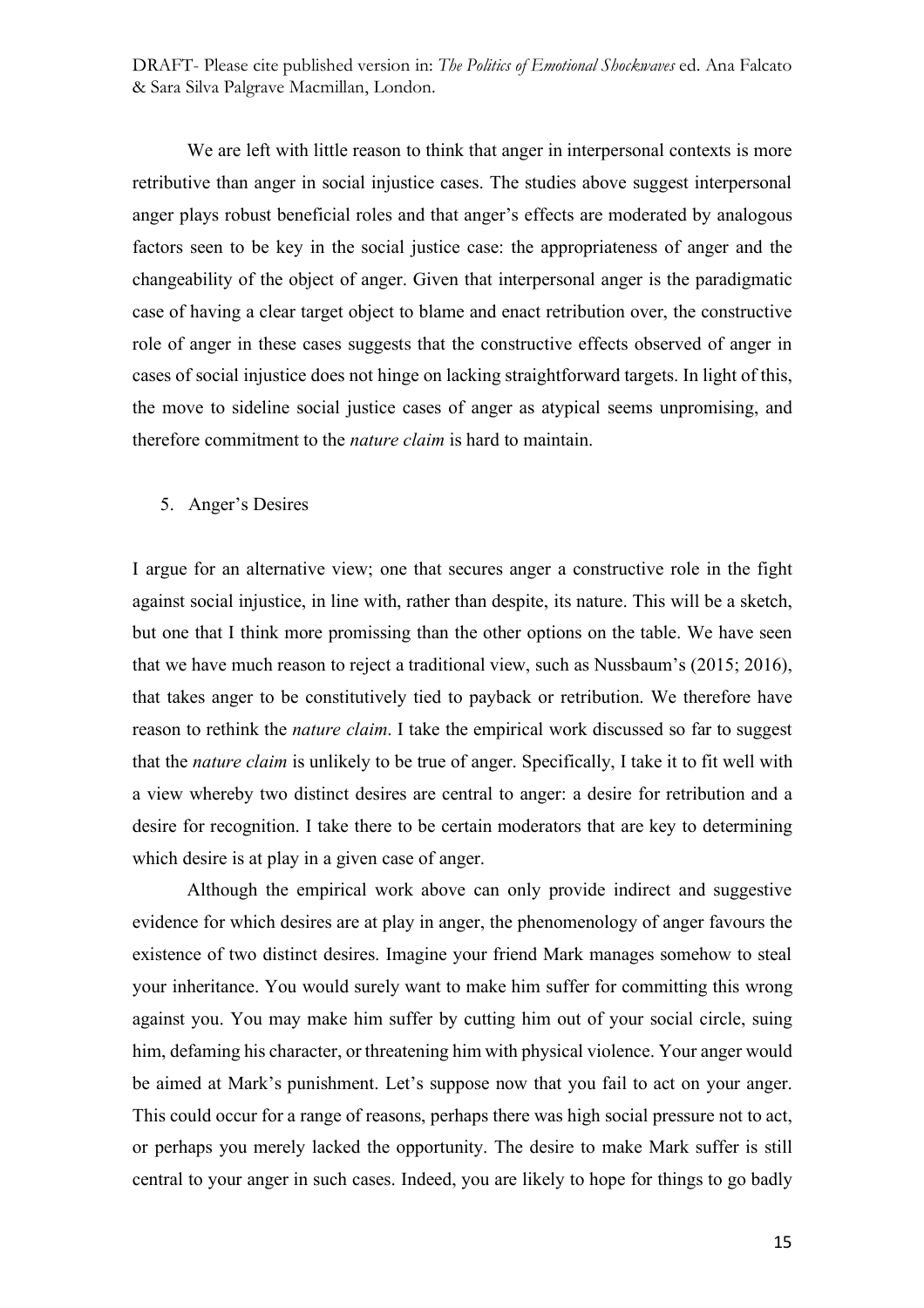for Mark, and become happy upon hearing about his own hardship, even if this news comes years later and is entirely unrelated to you. Your desire for suffering is satisfied in hearing this news, and you see his pain as deserved.

Now imagine you are angry at your mother for not being there for you throughout your divorce. When you needed her support the most, your mother decided to go on a spontaneous three-month long holiday abroad. Your anger at your mother would be entirely justified, but it is unlikely that you would wish to ensure her social exclusion, or defame her character. Nor would you want to make her suffer physically, or hope for things to go badly for her in the future. Your anger's goal does not seem to be that your mother suffer, but rather, to make her understand what she has done. Whereas Mark's suffering satisfied your anger's desire for payback, your mother's suffering will not satisfy your anger in this case. This is because your anger at your mother does not involve a desire for payback but rather for recognition. Your anger's desire for recognition will be satisfied by your mother's genuine acknowledgement of the wrong she has committed against you. This will involve your mother sharing your appraisal of her actions towards you as unjust. This case of anger involves a desire for recognition as it aims for an epistemic change in the offender.<sup>15</sup>

I think anger aimed at recognition is a common phenomenon in our daily lives, and not at all restricted to cases where the emotion is felt towards a family member or close friend. Many cases where retributive actions are pursued may actually aim for epistemic changes rather than suffering. Indeed, that anger aims for something akin to recognition, as opposed to retribution, has long been noted (Smith, 1976; Strawson, 1962; Darwall, 2013; Srinivasan, 2018), yet the dominance of the traditional retributive view of anger has not waned. I take retributive and recognitional aims to both be typical of anger. This amounts to a pluralist account of the emotion. <sup>16</sup> Desires for retribution attempt to bend others to one's will, while the desires for recognition attempt to have the agent's moral appraisals shared by the targets of anger. Each desire involves associated satisfaction conditions, suffering and understanding respectively. I take Nussbaum to equate anger to what I have characterized as anger that aims for retribution, while at best underestimating, and at worst outright denying, the existence of anger aimed at recognition.

A pluralist account of anger can deliver on the phenomenological variability of our anger experience, as well as more readily make sense of the experimental evidence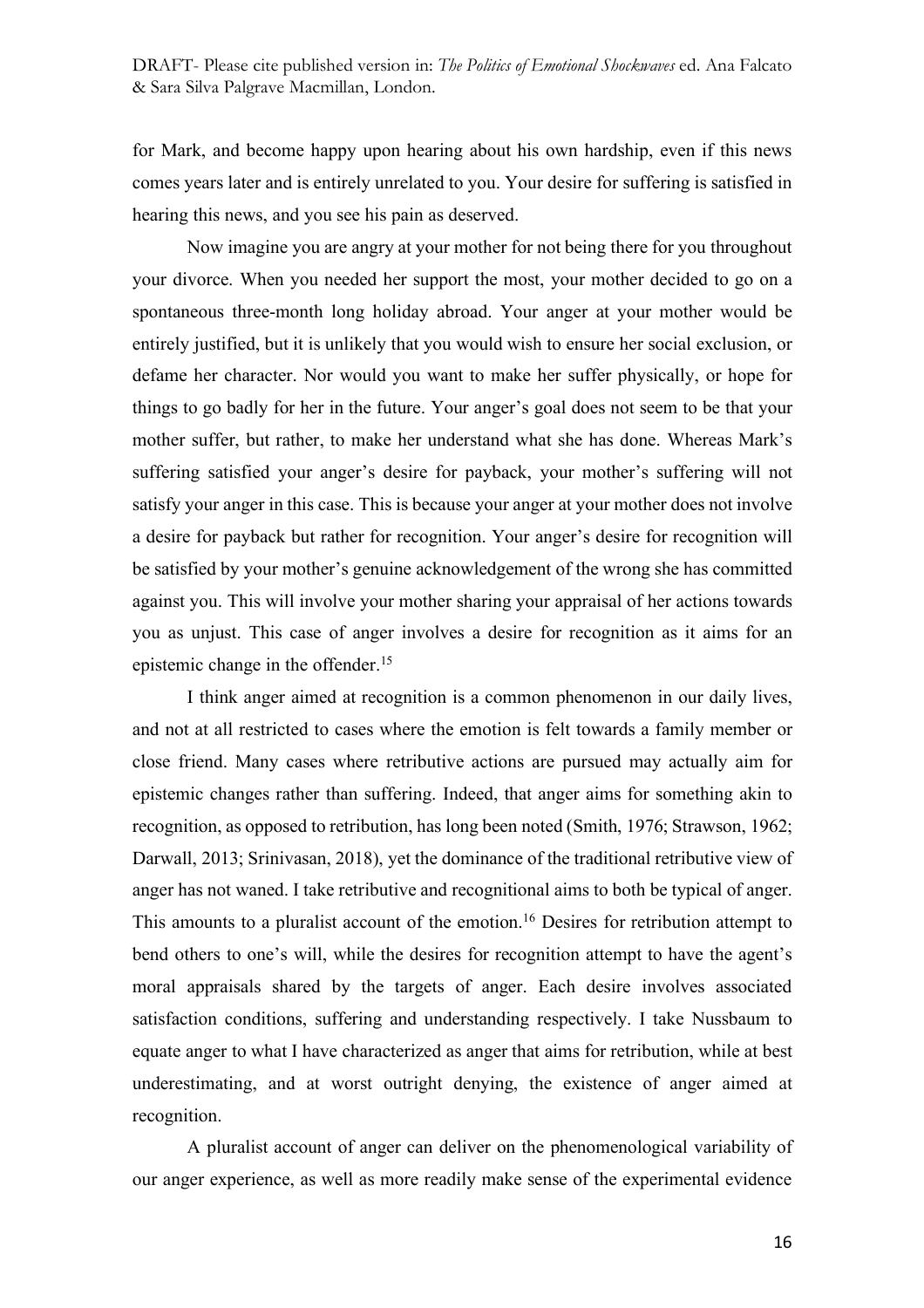regarding anger's role in collective action and intergroup conflict. These studies showed the In-group and Out-group reasons for the *Inefficacy Claim* not to hold for many cases of anger. These are ones which desires for recognition help make sense of. Anger was observed to motivate actions such as protesting, petitioning, and lobbying, which are communicative actions that typically aim for recognition rather than punishment. In terms of the Out-group Reason, I contend that the dominant group can understand anger as either an appraisal of injustice looking to be shared, or as a wish for payback. Dominant groups are more likely to empathize with the angry group when they perceive anger as involving desires for recognition, making them more likely to support conciliatory policies towards them. When anger is perceived as a desire for retribution the dominant group will be more likely to pursue retaliatory actions against the oppressed group, or withdraw from any engagement with them as anger is perceived as a threat. Although action types don't line up neatly with distinct desires (we can seek recognition through aggressive actions, for example) the role of appropriateness in moderating anger's efficacy in struggles for social justice suggests that epistemic aims of anger are central.<sup>17</sup> Even aggressive anger-triggered actions may be met with empathy when anger is seen as appropriate, as in such cases the targeted group shares the appraisal of those in anger.

I take the moderators highlighted to be important for three main reasons. First, they highlight a key contextual feature, the changeability of the targets of anger, which moderates over which desire – retribution or recognition – is likely to be at play in a token case of anger. Second, the moderators inform the conditions under which anger is effective in struggles for social justice. When the targets of anger are seen as capable of change, anger tends to involve desires for recognition. Desires for recognition typically trigger actions that are primarily communicative, and which make clear the reasons for anger. This allows the targets of anger to share in the appraisal of a relevant situation as unjust. We saw that perceiving anger as appropriate led the targets of anger to in turn support conciliatory actions towards angry groups. When these conditions are in place then, anger is effective in fights against social injustice, without incurring questions of morality. Lastly, the moderators shed light on why the traditional view of anger has been so prevalent. I turn to this now.

Recall that the empirical work suggested that retributive actions are more prevalent when the target of anger is seen as unchangeable, and that the targets of anger are more likely to retaliate against angry groups when anger is perceived as inappropriate.

17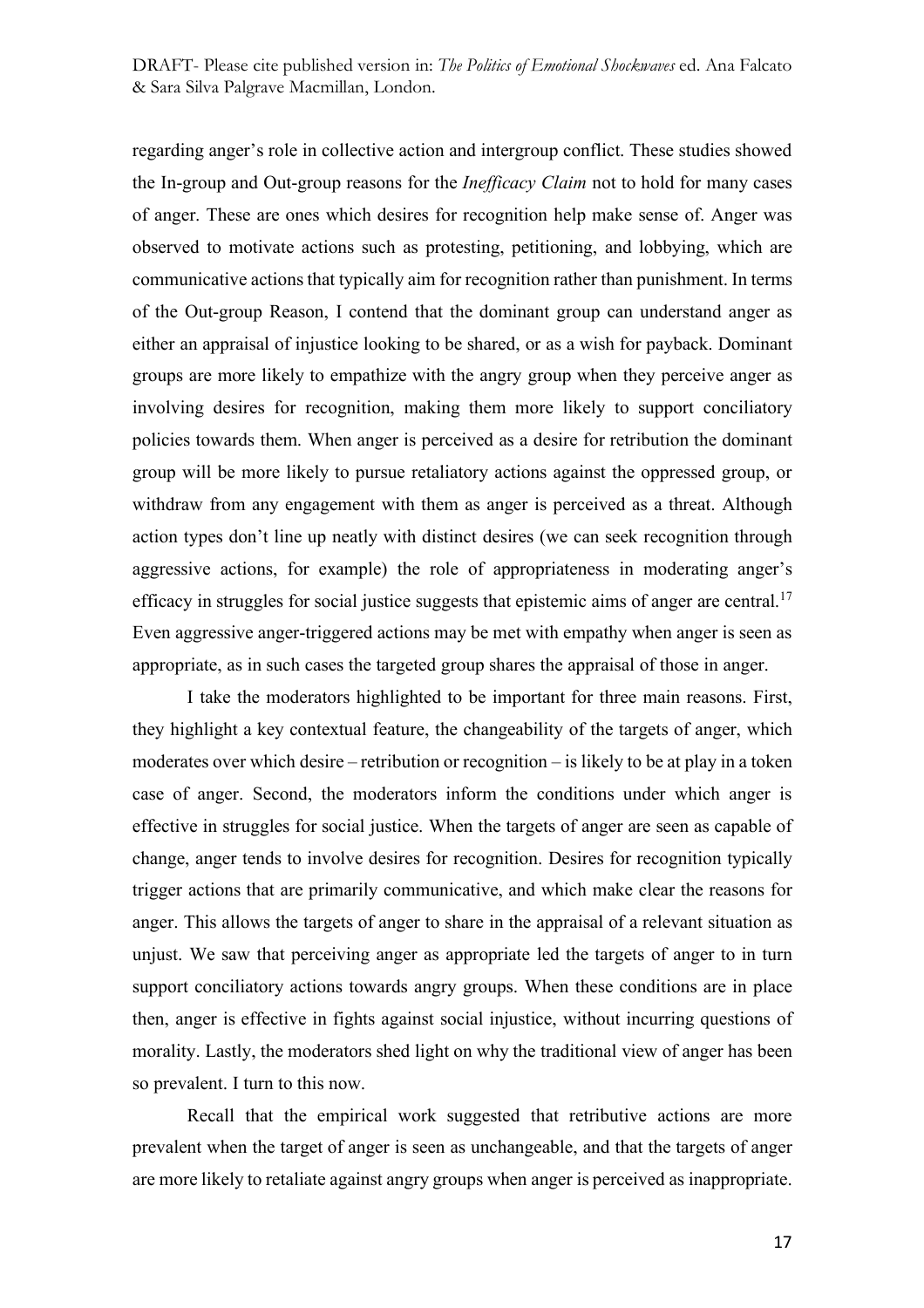This is actually an apt description of the state of affairs in societies structured by oppression. Power imbalances can structure which instances of anger are seen as appropriate, such that the status quo is perpetuated and injustices left unaddressed. This means that the anger of the oppressed will more easily be dismissed as inappropriate due to dominant ideology (Frye, 1983; Spelman, 1989). Relatedly, the angry are less likely to take their targets to be changeable in real life cases of entrenched social injustice, given their lived history of struggle, and will therefore be more likely to act retributively. The empirical work surveyed then seems to suggest that anger is least effective under conditions of severe social injustice, where moderators that favour retributive actions on behalf of the angry group, as well as against them, are deeply engrained features of that society. Does this mean that Nussbaum, and others who endorse the *inefficacy claim*, get things right regarding anger under conditions of oppression? No, we have reason to think that, despite moderators that favour *inefficacy claim* being more prevalent under conditions of social injustice, anger is still an extremely effective way of constructively fighting against social injustice.

For example, although under conditions of social injustice the dominant group might tend to dismiss the anger of the oppressed as inappropriate, there are many cases of dominant group members becoming allies of oppressed groups under conditions of severe oppression (see Brown 2002, for example). From the studies surveyed in section 3 above, we have reason to think that anger is one of the most effective ways of recruiting allies, as anger was seen to recruit more support from out-group members than neutral communications of wrongdoing (Tagar et al., 2011). Furthermore, studies have shown that having even just one individual member of an out-group share the in-group's anger, results in the in-group seeing the out-group as potential allies. This in turn correlates with in-group support for non-retrubitive actions towards the outgroup (see McDonald et al., 2017). This highlights the crucial effect of recruiting allies under conditions of social injustice. Recruiting even one single member of the outgroup seems to impact the perceived changeability of the out-group immensely, and increased changeability was one of the moderators highlighted that favoured anger's constructive effects. This suggests that even amidst widespread dismissal of the anger of the oppressed, securing even a few out-group allies is not only possible, but perhaps most effectively achieved through displays of anger. Individual allies can be sensitive to the epistemic value of ingroup anger, and this can lead to changes in the key moderators that favour anger's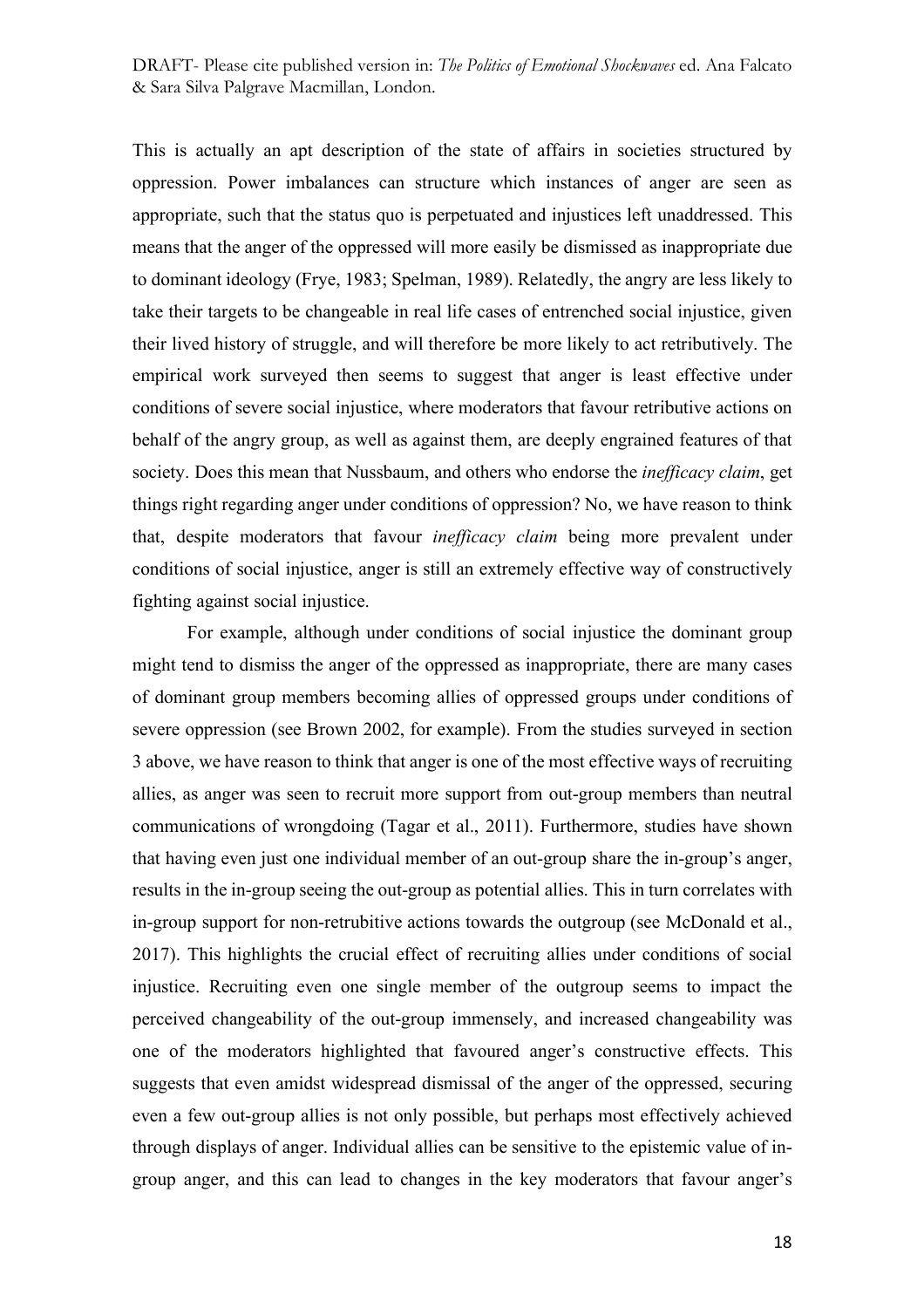efficacy. This suggests that anger has a robustly effective and constructive role to play in struggles against social injustice.

What seems plausible, is that anger is most retributive in 'nothing to lose' scenarios, where attempts at recruiting allies have proved futile, and one's anger has been systematically dismissed as inappropriate. 'Nothing to lose' situations will be ones where the two moderators indicated in the empirical literature – perceptions of appropriateness and perceptions of liability to change – are most clearly operative. This sheds some light on why the traditional view of anger has been so prevalent. It is plausible that anger will have commonly manifested itself as retributive in unjust societal arrangements, where the two moderators highlighted would have been entrenched. This may have led to retribution being viewed as part of anger's nature. It would have been in the interest of those in power to dismiss anger as inappropriate and to perpetuate the view that anger is intrinsically retributive. When anger is perceived as inappropriate, retaliatory actions are sought on behalf of the targets of anger against angry groups. This would further entrench perceptions of the targets of anger as having fixed and uncompromising characters. This, in effect, would 'prove' the traditional retributive construal of anger correct, much to the benefit of those with a vested interest in maintaining the prevailing status quo. Once anger's retributive tendencies are understood as dependent on specific features of the very injustices it seeks to combat, rather than understood as constitutive of anger's nature, the recognitional aims of the emotion can emerge, allowing its efficacy to be uncovered as well as bolstered. A view of anger committed to the *nature claim* and *inefficacy claim*, then, is guilty of reading into the very nature of anger, what on my account are contingent features of anger in specific contexts, particularly 'nothing to lose' scenarios. In so far as Nussbaum captures retributive forms of anger successfully then, she does so by obscuring the social dynamics on which, according to my account, they depend.

#### 6. Conclusion

I have argued that Nussbaum's attack on the political efficacy of anger does not survive empirical scrutiny. Doing so led me to recommend against the traditional construal of anger as constitutively retributive, in favour of a pluralistic account where anger's robust ties to a distinct desire, a desire for recognition, is made central. Is anger that aims for recognition the same as Nussbaum's transition-anger? If it is, then Nussbaum is pushed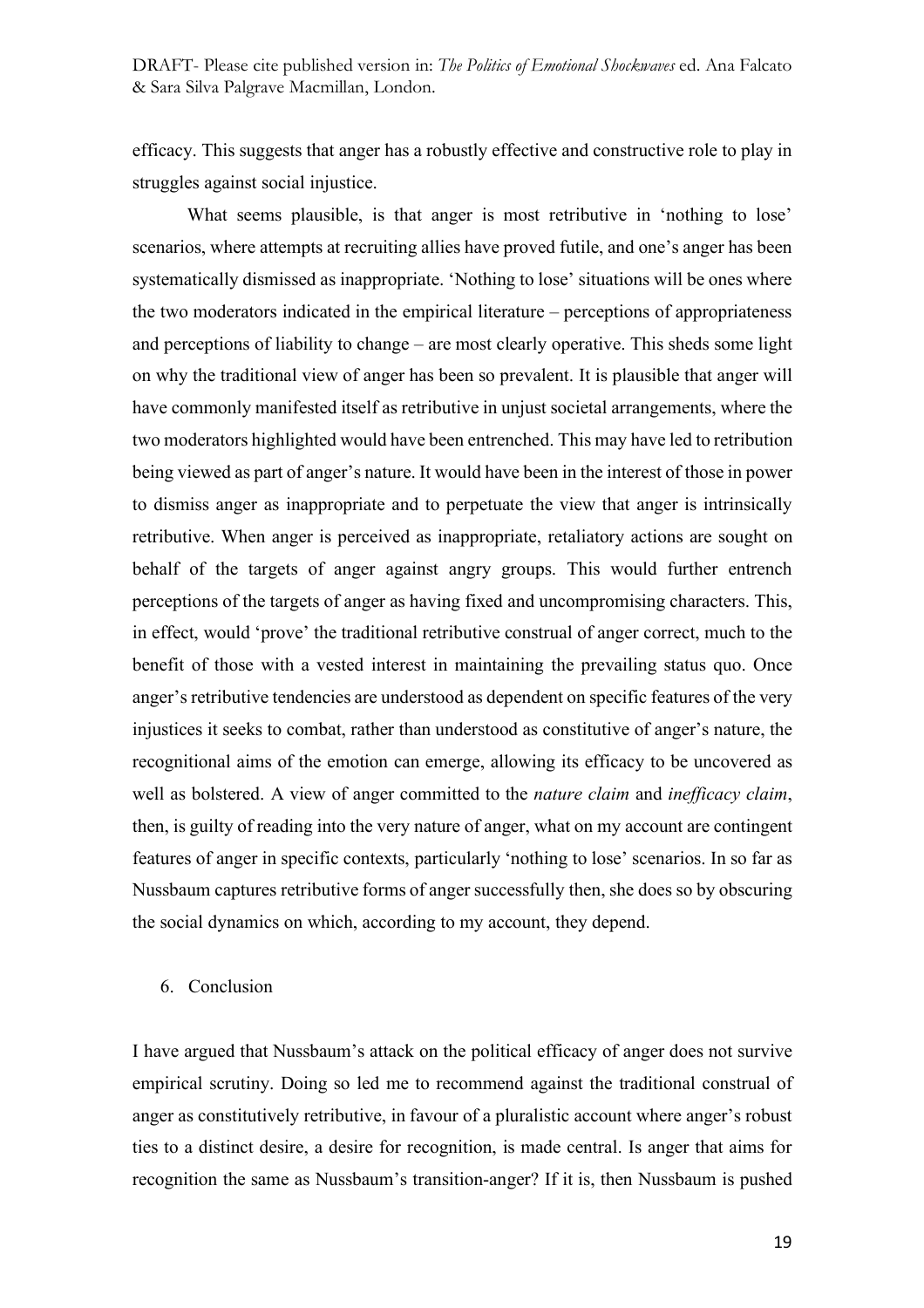not only to count transition-anger as a bonified form of anger, but to grant that nonretributive anger is far more common than her account allows. Anger has emerged as an effective, and morally unproblematic, means of confronting social injustices. The oppressed should not avoid anger. As the traditional retributive view of anger loses hold, the full efficacy and meaning of anger will continue to emerge.

#### **Cited works**

- Adams, David (1986), "The role of anger in the consciousness development of peace activists: Where physiology and history intersect". *International Journal of Psychophysiology*, 4, 157-164.
- Aristotle (1984), *The Complete Works of Aristotle: the Revised Oxford Translation*, ed. By Jonathan Barnes. Princeton: Princeton University Press.
- Averill, James (1983), "Studies on anger and aggression" *American Psychologist*, 38, 1145-1160.
- Bandura, Albert (2000), "Exercise of human agency through collective efficacy" *Current Directions in Psychological Science*, 75-78.
- Bell, Macalester (2005), "A Woman's Scorn: Toward a Feminist Defense of Contempt as a Moral Emotion." *Hypatia* 20 (4): 80–93.
- Ben-Ze'ev, Aaron (2000), *The Subtlety of Emotions*. MIT Press.
- Brown, Cynthia (2002), *Refusing Racism: White Allies and the Struggle for Civil Rights.* Teachers College Press.
- Cogley, Zac (2014), "A Study of Virtuous and Vicious Anger". In Kevin Timpe & Craig Boyd (eds.), *Virtues and Their Vices*. Oxford University Press. pp. 199.
- D'Arms, Justin, and Daniel Jacobson (2000), "The Moralistic Fallacy: On the 'Appropriateness' of Emotions." *Philosophy and Phenomenological Research* 61 (1): 65.
- Darwall, Stephen (2013) *Ressentiment and Second-Personal Resentment.* Oxford University Press.
- Deonna, Julien, and Fabrice Teroni (2012), "From Justified Emotions to Justified Evaluative Judgements." *Dialogue* 51 (01): 55–77.
- de Vos, Bart, Martijn van Zomeren, Ernestine H. Gordijn, and Tom Postmes (2013), "The Communication of 'Pure' Group-Based Anger Reduces Tendencies toward Intergroup Conflict Because It Increases out-Group Empathy*." Personality & Social Psychology Bulletin* 39 (8): 1043–52.
- (2016), "When Does the Communication of Group-Based Anger Increase Outgroup Empathy in Intergroup Conflict? The Role of Perceived Procedural Unfairness and Outgroup Consensus." *Group Processes & Intergroup Relations* 21 (4): 533–48.
- Fanon, Frantz (2008), *Black Skin, White Masks.* Grove Press.
- Frye, Marilyn (1983), *The Politics of Reality*. Crossing Press.
- Halperin, Eran, Russell, Alexandra, Dweck, Carol, and Gross, James (2011), "Anger, Hatred, and the Quest for Peace: Anger Can Be Constructive in the Absence of Hatred". *Journal of Conflict Resolution*, 55(2), 274–291.
- Helmreich, Jeffrey (2015), "The Apologetic Stance." *Philosophy and Public Affairs* 43 (2): 75–108. https://doi.org/10.1111/papa.12053.
- hooks, bell (1995), *Killing Rage: Ending Racism*. New York: H. Holt and Co.
- Jaggar, Alison (1989), "Love and Knowledge: Emotion in feminist epistemology" *Inquiry* 32(2), 151-176.
- Jasper, James (2014) "Constructing Indignation: Anger Dynamics in Protest Movements." *Emotion Review* 6 (3): 208–13. https://doi.org/10.1177/1754073914522863.
- Klimecki, Olga, David Sander, and Patrik Vuilleumier (2018), "Distinct Brain Areas Involved in Anger versus Punishment during Social Interactions." *Scientific Reports* 8 (1): 10556.

Krueger, Joel (2015), *The Affective" We": Self-regulation and Shared Emotions.* Routledge.

- Lazarus, Richard (1994), *Emotion and Adaptation.* OUP
- Leboeuf, Celine (2017), "Anger as a Political Emotion: A Phenomenological Perspective." In *The Moral Psychology of Anger*, edited by Myisha Cherry and Owen Flanagan, 15–30.
- Lepoutre, Maxime (2018), "Rage Inside the Machine: Defending the Place of Anger in Democratic Speech." Politics, Philosophy and Economics.

Lorde, Audre (1997), "The Uses of Anger." *Women's Studies Quarterly*.

- https://academicworks.cuny.edu/wsq/509.
- Lugones, Maria (2003), *Pilgrimages/Peregrinajes: Theorizing Coalition Against Multiple Oppressions -*. Rowman & Littlefield Publishers.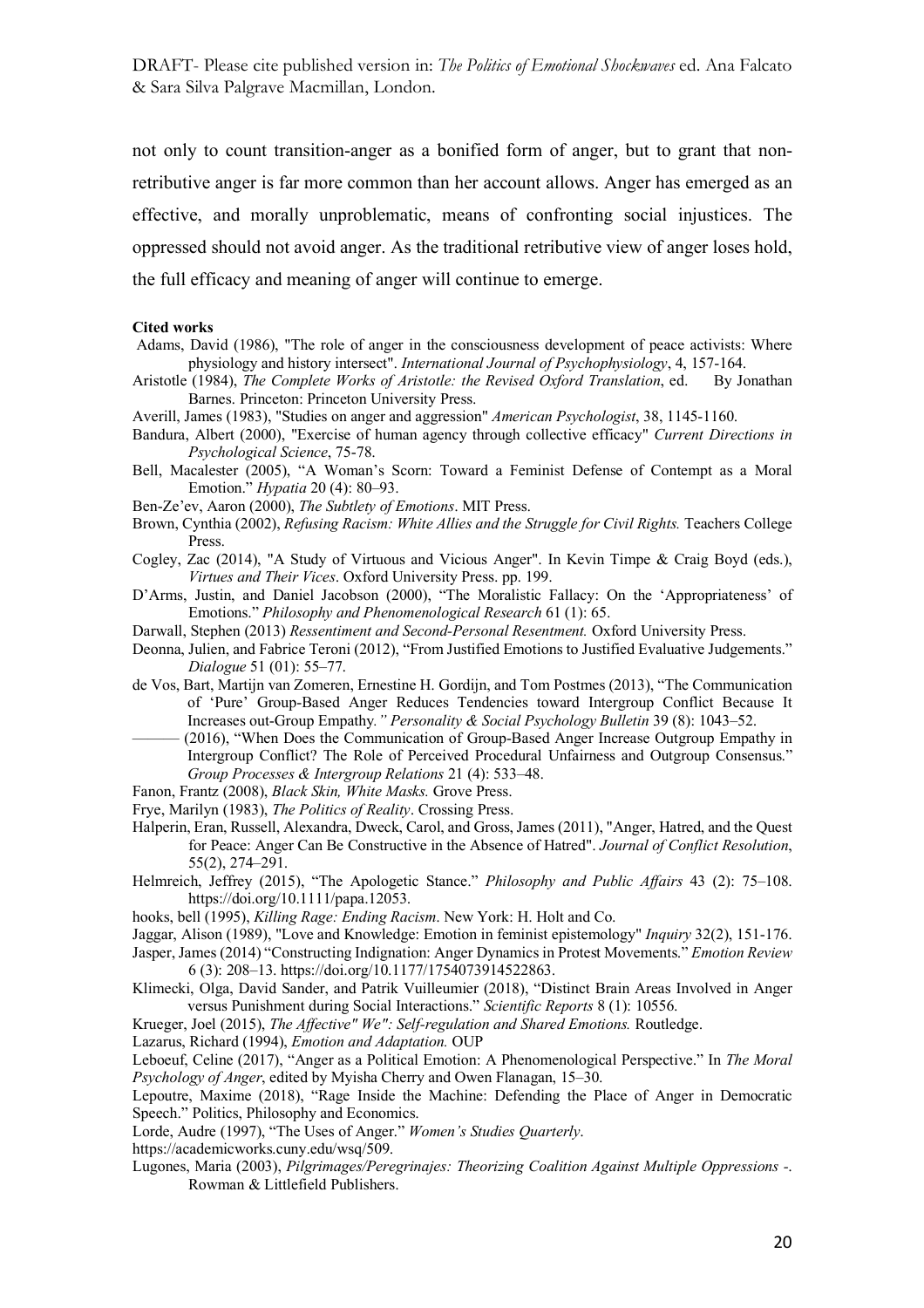- Mackie, Diane, Devos, Thierry, and Smith, Eliot (2000), "Intergroup emotions: explaining offensive action tendencies in an intergroup context" *Journal of Personality & Social Psychology*, 79, 602–616.
- Mandela, Nelson (1994), *The Long Walk to Freedom: The Autobiography of Nelson Mandela.* Boston: Little, Brown & Company.
- McDonald, Melissa, Roni Porat, Ayala Yarkoney, Michal Tagar, Sasha Kimel, Tamar Saguy, and Eran Halperin (2017), "Intergroup Emotional Similarity Reduces Dehumanization and Promotes Conciliatory Attitudes in Prolonged Conflict." *Group Processes & Intergroup Relations* 20 (1): 125–36.
- Narayan, Uma (1988), "Working Together Across Difference: Some Considerations on Emotions and Political Practice." *Hypatia* 3 (2): 31–48.
- Nussbaum, Martha (2015), Transitional Anger. *Journal of the American Philosophical Association*, 1(1), 41-56.
- ——— (2016), *Anger and Forgiveness.* OUP
- Pettigrove, Glen (2012), "Meekness and 'Moral' Anger." *Ethics* 122 (2): 341–70.
- Raz, Joseph (2011), *From Normativity to Responsibility*. OUP

Risen, Clay (2009), *A Nation on Fire: America in the Wake of the King Assassination.* John Wiley & Sons.

- Rosen, Gideon (In progress) "Rage Against the Machine: Anger as a Political Emotion"
- Scanlon, Thomas (2014), *Being Realistic about Reasons*. OUP
- Skorupski, John (2010), *The Domain of Reasons*. OUP
- Smith, Adam (1976), *The Theory of Moral Sentiments.* D.D. Raphael and A.L. Macfie. Oxford: Clarendon Press: Liberty Press Imprint.
- Srinivasan, Amia (2018), "The Aptness of Anger." *Journal of Political Philosophy* 26 (2): 123–144.
- Sachar Committee (2006), Societal, economic, and educational status of the Muslim community in India. Available at: http://minorityaffairs.gov.in/newsite/sachar/sachar\_comm
- Scheepers, Daan, Russell Spears, Bertjan Doosje, and Antony Manstead (2006), "Diversity in In-Group Bias: Structural Factors, Situational Features, and Social Functions." *Journal of Personality and Social Psychology* 90 (6): 944–60.
- Seneca, Lucius Annaeus (1928), "On Anger" Pp. 106–355 in *Moral Essays*, vol. 1, trans. John W. Basore. London: Heinemann.
- Shuman, Eric, Eran Halperin, and Michal Reifen Tagar (2018), "Anger as a Catalyst for Change? Incremental Beliefs and Anger's Constructive Effects in Conflict." *Group Processes & Intergroup Relations* 21 (7): 1092–1106.
- Spelman, Elizabeth (1989), "Anger and Insubordination." In *Women, Knowledge, and Reality*, ed. Ann Garry and Marilyn Pearsall. Unwin Hyman Ltd,.
- Spring, Victoria, Daryl Cameron, and Mina Cikara (2018) "The Upside of Outrage." *Trends in Cognitive Sciences* 22 (12): 1067–69.
- Strawson, Peter (1962), "Freedom and Resentment." In *Proceedings of the British Academy*, Volume 48: 1962, edited by Gary Watson, 1–25. Oup Oxford.
- Swaine, Lucas (1996), "Blameless, Constructive, and Political Anger." *Journal for the Theory of Social Behaviour* 26 (3): 257–74.
- Tagar, Michal Reifen, Christopher M. Federico, and Eran Halperin (2011), "The Positive Effect of Negative Emotions in Protracted Conflict: The Case of Anger." *Journal of Experimental Social Psychology* V.47, Issue 1
- Tausch, Nicole, Julia C. Becker, Russell Spears, Oliver Christ, Rim Saab, Purnima Singh, and Roomana N. Siddiqui (2011), "Explaining Radical Group Behavior: Developing Emotion and Efficacy Routes to Normative and Nonnormative Collective Action." *Journal of Personality and Social Psychology* 101 (1): 129–48.
- Tappolet, Christine (2016), *Emotions, Values, and Agency*. OUP
- Van Kleef, Gerben, and Stéphane Côté (2007), "Expressing Anger in Conflict: When It Helps and When It Hurts." *The Journal of Applied Psychology* 92 (6): 1557–69.
- Wlodarczyk, Anna, Nekane Basabe, Darío Páez, and Larraitz Zumeta (2017), "Hope and Anger as Mediators Between Collective Action Frames and Participation in Collective Mobilization: The Case of 15-M." *Journal of Social and Political Psychology* 5 (1): 200-223–223.
- Yancy, George (2008) "Elevators, Social Spaces and Racism: A Philosophical Analysis." *Philosophy & Social Criticism* 34 (8): 843–76.
- Yeager, David, Trzesniewski, Kali, Tirri, Kirsi, Nokelainen, Petri, & Dweck, Carol (2011), "Adolescents' implicit theories predict desire for vengeance after peer conflicts: correlational and experimental evidence" *Developmental psychology*, 47(4), 1090.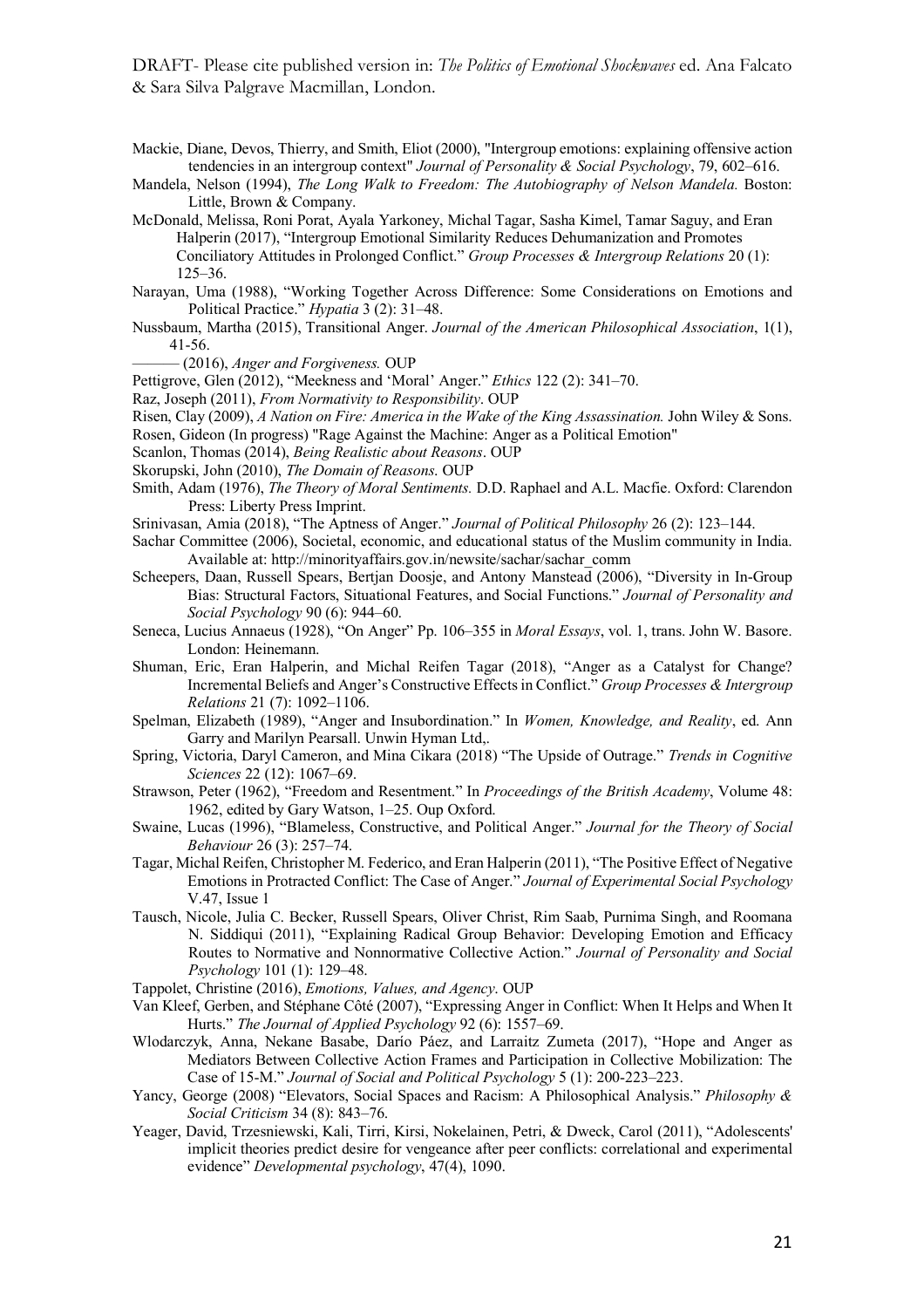- Yoo, Seung Hee, Margaret Clark, Edward Lemay, Peter Salovey, and Joan Monin (2011), "Responding to Partners' Expression of Anger: The Role of Communal Motivation." *Personality & Social Psychology Bulletin* 37 (2): 229–41.
- Zomeren, Martijn van, Colin Leach, and Russell Spears (2012), "Protesters as 'Passionate Economists': A Dynamic Dual Pathway Model of Approach Coping with Collective Disadvantage." *Personality and Social Psychology Review* Inc 16 (2): 180–99.
- Zomeren, Martijn van, Russell Spears, Agneta Fischer, and Colin Leach (2004) "Put Your Money Where Your Mouth Is! Explaining Collective Action Tendencies through Group-Based Anger and Group Efficacy." *Journal of Personality and Social Psychology* 87 (5): 649–64.

#### **Notes**

<sup>1</sup> The notion of social justice I employ throughout is a thin one. I take social justice to be (non-exhaustively) concerned with generating fair patterns of rights, opportunities, and wealth in a society. Such a conception is intended to capture a fundamental notion of social justice without taking sides on particular theories or forms of justice. I take what I have to say about anger to be at least in principle applicable to whichever theory of justice one might favour.

<sup>2</sup> I make use of an intuitive notion of desire throughout. I take desires to: a) dispose one to act in ways that aim to achieve the desire's aim, and b) to be satisfied when the actual state of affairs in the world matches the desire's aim.

<sup>3</sup> This view is shared by Stoics such as anger's most famous critic Seneca (*On Anger*)

<sup>4</sup> This is actually a departure from the Aristotelian account of anger where for revenge to be enacted the offender must know by whose hand, as well as for what reason, he suffers (*Rhet* 1380b22-25).

<sup>5</sup> I follow Nussbaum (2015; 2016) in using the terms 'payback', 'retribution' and 'revenge' interchangeably.

 $6$  Adams (1986) and Cogley (2014) take this autobiographical evidence to establish the exact opposite: that anger-motivated action is extremely effective and prevalent amongst leaders of political movements.

<sup>7</sup> Lepoutre (2018) and Srinivasan (2018) discuss the 'counterproductivity objection' and the 'counterproductivity critique' against anger respectively. My target is the weaker claim regarding anger's inefficacy. In targeting the weaker claim, my argument challenges also the stronger claim regarding anger's counterproductivity.

<sup>8</sup> As does Pettigrove (2012).

<sup>9</sup> On anger's value in the psychology of the oppressed see Spelman (1989: 266), hooks (1995: 17), Fanon (2008: 94), Yancy (2008: 847) and Leboeuf (2017). A common theme is that in anger one rejects the selfimage imposed by the oppressor, and affirms one's agency. On anger's epistemic value see Frye (1983), Friedman (1986), Jaggar (1989) and Bell (2009). Anger plays a number of epistemic roles. It allows direct apprehension of injustice (often constituting one's only means of apprehension), as well as indirect mapping of oppression through the observation of when and where one's anger is systematically dismissed (Frye, 1983). Additionally, collective scrutiny of shared anger plays roles in the generation of concepts that aid political progress. Independent to anger's psychological and epistemic effects, becoming angry when there is justifying reason to, is thought to itself be intrinsically valuable (see Srinivasan 2018).

 $10$  Lepoutre (2018) is a recent exception. His argument relies on historical examples of political speeches where mine is informed by recent work in psychology.

<sup>11</sup> In psychology, group-based anger is taken to be anger that is experienced by individuals "as a result of their identification with a group or social category" (Mackie et al., 2000). This understanding of collective or group-based emotions is distinct from, and likely agnostic about, the problem in philosophy of mind as to whether there are such things as ontologically collective emotions (see Krueger, 2015). I remain agnostic about such problems and follow the psychological construal of group-anger throughout.

<sup>12</sup> Anger and instrumental reasoning were measured by asking participants to rate how strongly they agreed with statements like: 'I am furious about tuition rises', 'I am irritated by tuition rises' in the case of anger, and for instrumental reasoning about group efficacy: 'I think that students can stop the introduction of tuition fees', 'I think students have already lost the fight against tuition fees'.

<sup>13</sup> Mediators, in psychology, are variables that speak to how or why certain effects occur. In this case, empathy is a mediator because it can be seen as an intermediary step that explains the effect of anger on outgroup support for constructive actions.

<sup>14</sup> Everyday interpersonal anger and anger in social justice cases do not come neatly apart. First, for the oppressed, anger at social injustice can be their 'everyday'. Additionally, although the objects of anger in cases of social injustice are often social objects, such as groups or institutions, anger at specific individuals,